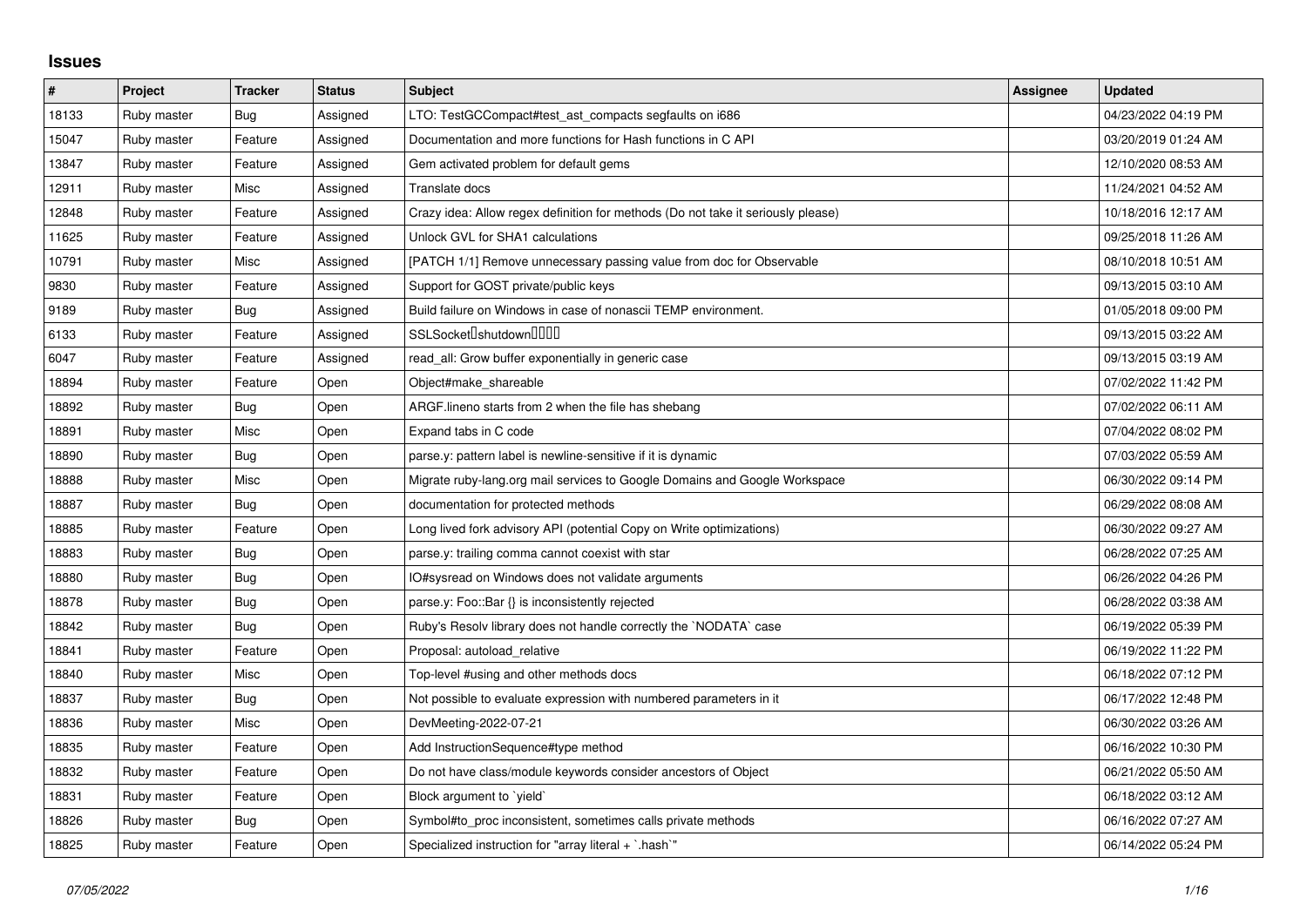| #     | Project     | <b>Tracker</b> | <b>Status</b> | Subject                                                                                                            | <b>Assignee</b> | <b>Updated</b>      |
|-------|-------------|----------------|---------------|--------------------------------------------------------------------------------------------------------------------|-----------------|---------------------|
| 18822 | Ruby master | Feature        | Open          | Ruby lack a proper method to percent-encode strings for URIs (RFC 3986)                                            |                 | 06/09/2022 02:42 PM |
| 18821 | Ruby master | Feature        | Open          | Expose Pattern Matching interfaces in core classes                                                                 |                 | 06/09/2022 07:24 AM |
| 18816 | Ruby master | Bug            | Open          | Ractor segfaulting MacOS 12.4 (aarch64 / M1 processor)                                                             |                 | 06/13/2022 01:46 PM |
| 18815 | Ruby master | Feature        | Open          | instance_{eval,exec} vs Proc#>>                                                                                    |                 | 06/02/2022 05:17 PM |
| 18814 | Ruby master | Feature        | Open          | Ractor: add method to query incoming message queue size                                                            |                 | 06/30/2022 10:58 AM |
| 18812 | Ruby master | Feature        | Open          | Add ability to trace exit locations for YJIT                                                                       |                 | 06/01/2022 02:42 PM |
| 18809 | Ruby master | Feature        | Open          | Add Numeric#ceildiv                                                                                                |                 | 06/21/2022 06:21 PM |
| 18805 | Ruby master | <b>Bug</b>     | Open          | IO::Buffer is inconsistent when returning a string from an empty buffer                                            |                 | 05/25/2022 12:45 PM |
| 18804 | Ruby master | <b>Bug</b>     | Open          | Invalid line number for putnil instruction                                                                         |                 | 05/25/2022 09:22 AM |
| 18799 | Ruby master | <b>Bug</b>     | Open          | Refinement#import_methods vs attr_reader                                                                           |                 | 05/25/2022 06:50 AM |
| 18798 | Ruby master | Feature        | Open          | 'UnboundMethod#==' with inherited classes                                                                          |                 | 05/25/2022 12:32 AM |
| 18797 | Ruby master | <b>Bug</b>     | Open          | Third argument to Regexp.new is a bit broken                                                                       |                 | 05/23/2022 10:11 AM |
| 18796 | Ruby master | <b>Bug</b>     | Open          | GC compaction gets stuck on Mac OS when a debugger is attached                                                     |                 | 06/08/2022 08:25 AM |
| 18795 | Ruby master | <b>Bug</b>     | Open          | Verbose GC debug output with -DRGENGC_DEBUG=5 causes a crash                                                       |                 | 06/08/2022 08:24 AM |
| 18794 | Ruby master | <b>Bug</b>     | Open          | Windows - intermittent SEGV TestObjSpace#test_reachable_objects_during_iteration                                   |                 | 06/30/2022 11:13 PM |
| 18789 | Ruby master | <b>Bug</b>     | Open          | make test-bundled-gems failed after make install                                                                   |                 | 05/18/2022 01:01 AM |
| 18784 | Ruby master | <b>Bug</b>     | Open          | FileUtils.rm_f` and `FileUtils.rm_rf` should not mask exceptions                                                   |                 | 05/16/2022 09:04 AM |
| 18783 | Ruby master | <b>Bug</b>     | Open          | OptionParser should recognize "-" as an optional argument                                                          |                 | 05/19/2022 12:15 AM |
| 18782 | Ruby master | <b>Bug</b>     | Open          | Race conditions in autoload when loading the same feature with multiple threads.                                   |                 | 05/18/2022 09:22 PM |
| 18780 | Ruby master | <b>Bug</b>     | Open          | Incorrect binding receiver for C API rb_eval_string()                                                              |                 | 06/15/2022 12:14 AM |
| 18776 | Ruby master | Feature        | Open          | <b>Object Shapes</b>                                                                                               |                 | 05/13/2022 01:11 AM |
| 18774 | Ruby master | Feature        | Open          | Add Queue#pop(timeout:)                                                                                            |                 | 05/20/2022 12:27 AM |
| 18770 | Ruby master | <b>Bug</b>     | Open          | Inconsistent behavior of IO/StringIO's each methods when called with nil as a separator, limit and chomp:<br>true  |                 | 06/06/2022 05:38 PM |
| 18768 | Ruby master | <b>Bug</b>     | Open          | Inconsistent behavior of IO, StringIO and String each_line methods when return paragraph and chomp: true<br>passed |                 | 06/10/2022 03:46 PM |
| 18767 | Ruby master | <b>Bug</b>     | Open          | IO.foreach hangs up when passes limit=0                                                                            |                 | 06/18/2022 02:56 AM |
| 18764 | Ruby master | <b>Bug</b>     | Open          | Build Error when Using msys2-mingw64 and Ruby 3.2                                                                  |                 | 05/10/2022 06:48 AM |
| 18763 | Ruby master | Bug            | Open          | The configure option "--with-openssl-dir" has lower precedence than pkg-config                                     |                 | 05/11/2022 11:39 AM |
| 18762 | Ruby master | Feature        | Open          | Add an Array#undigits that compliments Integer#digits                                                              |                 | 05/03/2022 08:08 PM |
| 18760 | Ruby master | Bug            | Open          | Ractors vs "skynet" microbenchmark                                                                                 |                 | 05/02/2022 11:36 PM |
| 18759 | Ruby master | <b>Bug</b>     | Open          | snapshot-ruby 2 7: test failure on macos-12                                                                        |                 | 04/28/2022 12:18 AM |
| 18758 | Ruby master | <b>Bug</b>     | Open          | Ruby fails to build on M1 Mac when x86 Homebrew is installed                                                       |                 | 04/28/2022 03:19 PM |
| 18757 | Ruby master | Feature        | Open          | Introduce %R percent literal for anchored regular expression patterns                                              |                 | 04/27/2022 05:30 PM |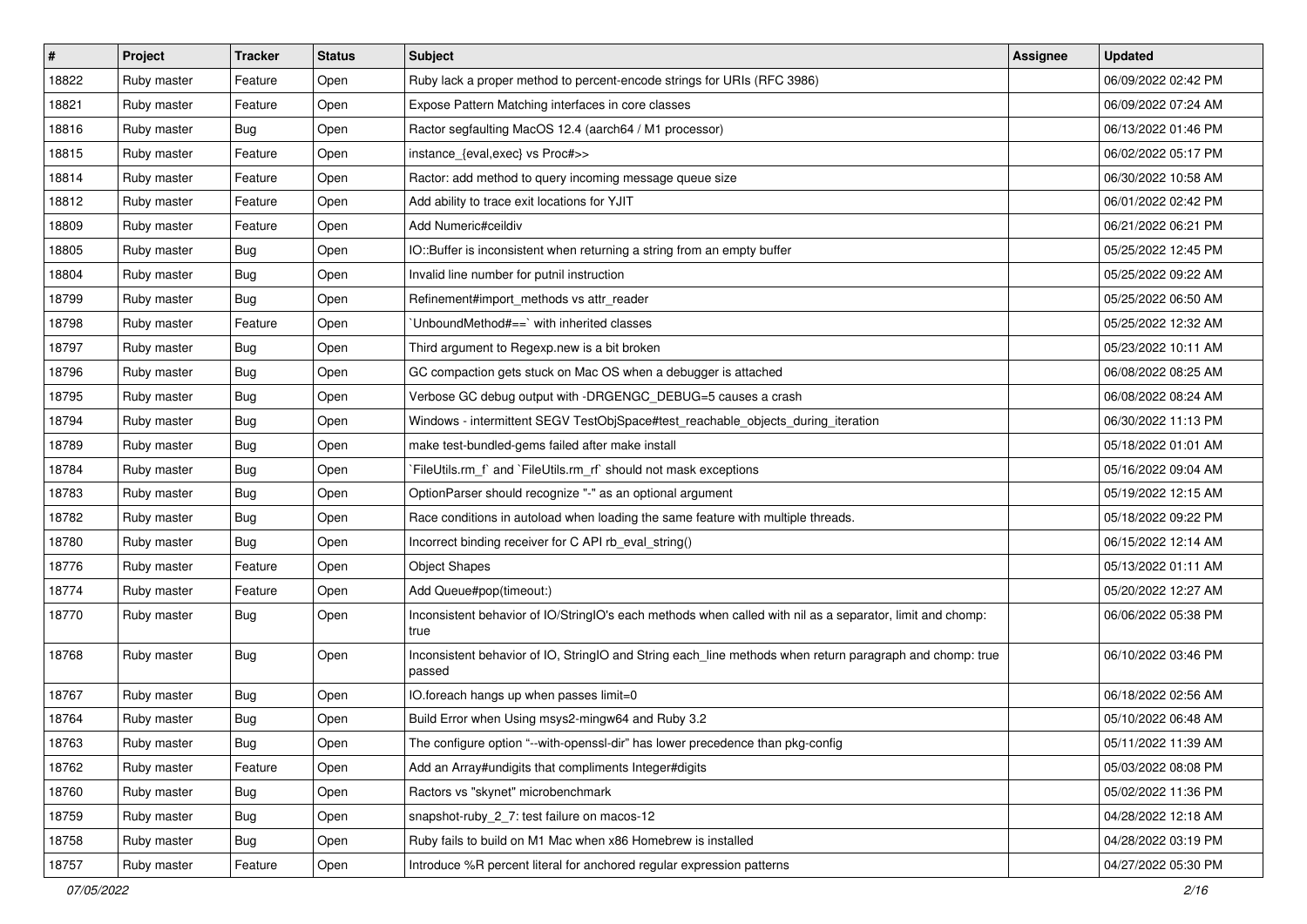| $\vert$ # | Project     | <b>Tracker</b> | <b>Status</b> | <b>Subject</b>                                                                                       | <b>Assignee</b> | <b>Updated</b>      |
|-----------|-------------|----------------|---------------|------------------------------------------------------------------------------------------------------|-----------------|---------------------|
| 18751     | Ruby master | <b>Bug</b>     | Open          | Regression on master for Method#== when comparing public with private method                         |                 | 05/18/2022 01:27 AM |
| 18743     | Ruby master | <b>Bug</b>     | Open          | Enumerator#next / peek re-use each others stacktraces                                                |                 | 04/19/2022 02:42 PM |
| 18740     | Ruby master | <b>Bug</b>     | Open          | Use of rightward assignment changes line number needed for line-targeted TracePoint                  |                 | 04/27/2022 09:56 AM |
| 18738     | Ruby master | <b>Bug</b>     | Open          | IRB can't recognize heredoc after words                                                              |                 | 04/18/2022 12:00 AM |
| 18737     | Ruby master | <b>Bug</b>     | Open          | Windows 'require' is case independent                                                                |                 | 04/22/2022 06:18 PM |
| 18736     | Ruby master | Feature        | Open          | self-p for method chain                                                                              |                 | 04/15/2022 11:09 AM |
| 18733     | Ruby master | <b>Bug</b>     | Open          | Ruby GC problems cause performance issue with Ractor                                                 |                 | 04/15/2022 09:13 AM |
| 18731     | Ruby master | <b>Bug</b>     | Open          | Parallel test-all sometimes does not run at all some tests                                           |                 | 04/23/2022 12:58 PM |
| 18725     | Ruby master | Misc           | Open          | IO#write and IO#wait_writable block for write pipe if read pipe is closed in other thread on OpenBSD |                 | 04/13/2022 11:20 PM |
| 18690     | Ruby master | Feature        | Open          | Allow `Kernel#then` to take arguments                                                                |                 | 05/10/2022 06:16 PM |
| 18686     | Ruby master | Bug            | Open          | Regexp supporting unexpected age properties in Ruby < 3.2                                            |                 | 04/08/2022 06:52 PM |
| 18685     | Ruby master | Feature        | Open          | Enumerator.product: Cartesian product of enumerables                                                 |                 | 04/26/2022 07:02 AM |
| 18683     | Ruby master | Feature        | Open          | Allow to create hashes with a specific capacity.                                                     |                 | 04/22/2022 02:34 PM |
| 18678     | Ruby master | <b>Bug</b>     | Open          | Crash on Mac - vm_call0_cfunc_with_frame                                                             |                 | 05/26/2022 05:40 PM |
| 18675     | Ruby master | Feature        | Open          | Add new exception class for resolv timeouts                                                          |                 | 04/01/2022 11:22 PM |
| 18674     | Ruby master | <b>Bug</b>     | Open          | Build failure `make up` with WSL2                                                                    |                 | 04/01/2022 08:51 AM |
| 18668     | Ruby master | Feature        | Open          | Merge `io-nonblock` gems into core                                                                   |                 | 04/21/2022 10:02 AM |
| 18661     | Ruby master | <b>Bug</b>     | Open          | Net::HTTP behavior changed between 2.6 and 3.1 on windows.                                           |                 | 03/25/2022 01:57 PM |
| 18659     | Ruby master | Feature        | Open          | Create a Binding at the time of an exception and make it available to Rescue                         |                 | 03/25/2022 10:55 AM |
| 18657     | Ruby master | <b>Bug</b>     | Open          | IRB raises exception when stdout is a pipe                                                           |                 | 06/08/2022 03:34 PM |
| 18647     | Ruby master | Feature        | Open          | Non-recursive option for iseq-targeted Tracepoints in ruby 2.6+                                      |                 | 03/18/2022 09:41 AM |
| 18644     | Ruby master | Feature        | Open          | Coerce anything callable to a Proc                                                                   |                 | 06/18/2022 05:28 PM |
| 18642     | Ruby master | Feature        | Open          | Named ripper fields                                                                                  |                 | 05/12/2022 01:37 PM |
| 18640     | Ruby master | Feature        | Open          | default empty string argument for `String#sub` and `String#sub!`, e.g. `"hello".sub("I")`            |                 | 03/19/2022 02:33 AM |
| 18630     | Ruby master | Feature        | Open          | Introduce general `IO#timeout` and `IO#timeout=`for all (non-)blocking operations.                   |                 | 04/21/2022 09:36 AM |
| 18622     | Ruby master | <b>Bug</b>     | Open          | const_get still looks in Object, while lexical constant lookup no longer does                        |                 | 04/22/2022 11:26 AM |
| 18617     | Ruby master | Feature        | Open          | Allow multiples keys in Hash#[] acting like Hash#dig                                                 |                 | 03/10/2022 01:36 PM |
| 18616     | Ruby master | Bug            | Open          | Error with clang(1) on MacOS due to _declspec()                                                      |                 | 03/09/2022 10:50 AM |
| 18608     | Ruby master | Bug            | Open          | require': cannot load such file -- ripper (LoadError) after `make distclean`                         |                 | 05/27/2022 04:10 AM |
| 18605     | Ruby master | <b>Bug</b>     | Open          | Fails to run on (newer) 32bit Windows with ucrt                                                      |                 | 04/01/2022 07:52 AM |
| 18603     | Ruby master | Feature        | Open          | Allow syntax like obj.method(arg)=value                                                              |                 | 02/27/2022 05:04 PM |
| 18597     | Ruby master | Feature        | Open          | Strings need a named method like `dup` that doesn't duplicate if receiver is mutable                 |                 | 02/26/2022 11:56 PM |
| 18594     | Ruby master | Feature        | Open          | Add a #to_h method on URI::Generic                                                                   |                 | 03/31/2022 01:18 PM |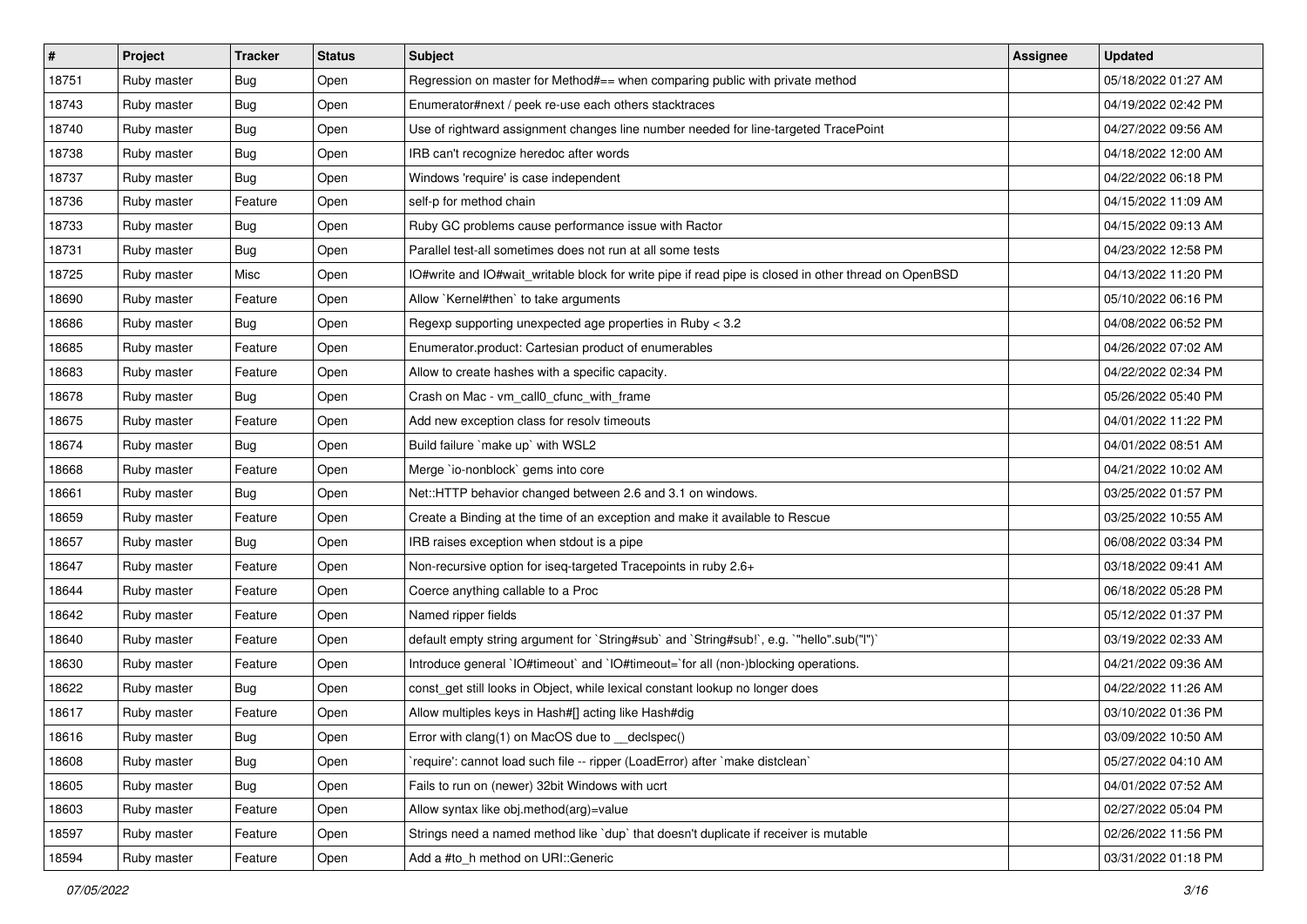| #     | Project     | <b>Tracker</b> | <b>Status</b> | <b>Subject</b>                                                                                              | <b>Assignee</b> | <b>Updated</b>      |
|-------|-------------|----------------|---------------|-------------------------------------------------------------------------------------------------------------|-----------------|---------------------|
| 18593 | Ruby master | Feature        | Open          | Add back URI.escape                                                                                         |                 | 02/18/2022 07:45 PM |
| 18587 | Ruby master | Misc           | Open          | What was the reason behind Ruby choosing SipHash for Hash?                                                  |                 | 02/17/2022 12:02 AM |
| 18583 | Ruby master | Feature        | Open          | Pattern-matching: API for custom unpacking strategies?                                                      |                 | 03/17/2022 01:10 PM |
| 18580 | Ruby master | <b>Bug</b>     | Open          | Range#include? inconsistency for beginless String ranges                                                    |                 | 03/09/2022 10:22 PM |
| 18576 | Ruby master | Feature        | Open          | Rename `ASCII-8BIT` encoding to `BINARY`                                                                    |                 | 03/17/2022 03:06 PM |
| 18573 | Ruby master | Feature        | Open          | Object#pack1                                                                                                |                 | 02/08/2022 08:51 AM |
| 18568 | Ruby master | Feature        | Open          | Explore lazy RubyGems boot to reduce need for --disable-gems                                                |                 | 02/17/2022 07:15 AM |
| 18559 | Ruby master | Feature        | Open          | Allocation tracing: Objects created by the parser are attributed to Kernel.require                          |                 | 06/28/2022 12:21 PM |
| 18554 | Ruby master | Feature        | Open          | Move unicode_normalize to a default gem                                                                     |                 | 01/31/2022 05:51 PM |
| 18551 | Ruby master | Feature        | Open          | Make Range#reverse_each to raise an exception if endless                                                    |                 | 01/28/2022 11:13 PM |
| 18518 | Ruby master | Bug            | Open          | NoMemoryError + [FATAL] failed to allocate memory for twice 1 << large                                      |                 | 01/28/2022 01:40 PM |
| 18515 | Ruby master | Feature        | Open          | Add Range#reverse_each implementation for performance                                                       |                 | 01/31/2022 02:23 AM |
| 18510 | Ruby master | <b>Bug</b>     | Open          | Unexpected waiting for console when starting ruby on windows                                                |                 | 01/23/2022 02:53 PM |
| 18507 | Ruby master | <b>Bug</b>     | Open          | Incorrect target_os detection in configure script                                                           |                 | 01/25/2022 08:57 AM |
| 18506 | Ruby master | <b>Bug</b>     | Open          | make and make install rebuild items every time unnecessarily - sometimes causing races in parallel installs |                 | 01/21/2022 01:46 PM |
| 18498 | Ruby master | Feature        | Open          | Introduce a public WeakKeysMap that compares by equality                                                    |                 | 02/20/2022 04:06 PM |
| 18494 | Ruby master | Feature        | Open          | [RFC] ENV["RUBY_GC_"]= changes GC parameters dynamically                                                    |                 | 01/17/2022 11:15 PM |
| 18492 | Ruby master | <b>Bug</b>     | Open          | rb_rescue2`inside `rb_protect` segfaults on Windows                                                         |                 | 01/14/2022 03:17 PM |
| 18478 | Ruby master | Feature        | Open          | Module#constant_pairs                                                                                       |                 | 01/11/2022 07:55 PM |
| 18477 | Ruby master | Feature        | Open          | Float#sqrt and Integer#sqrt                                                                                 |                 | 01/11/2022 07:34 PM |
| 18476 | Ruby master | <b>Bug</b>     | Open          | Call to require stuck forever after receiving EAGAIN on writev when running with zeus                       |                 | 02/28/2022 02:55 PM |
| 18473 | Ruby master | <b>Bug</b>     | Open          | Raw data in Socket:: Option#inspect on Amazon Linux 2                                                       |                 | 01/11/2022 02:13 PM |
| 18472 | Ruby master | <b>Bug</b>     | Open          | rb_w32_map_errno is not found on Ruby-3.1.0                                                                 |                 | 01/13/2022 09:59 AM |
| 18463 | Ruby master | Feature        | Open          | Random number generation with xoshiro                                                                       |                 | 02/13/2022 09:12 AM |
| 18462 | Ruby master | Feature        | Open          | Proposal to merge WASI based WebAssembly support                                                            |                 | 03/24/2022 03:05 AM |
| 18457 | Ruby master | Bug            | Open          | ruby 2.7.5 fiddle/types.rb use uint32_t but fiddle/cparser.rb lacks uint32_t                                |                 | 01/03/2022 01:00 PM |
| 18456 | Ruby master | <b>Bug</b>     | Open          | rdoc non-determinism: module includes can be added once or twice to generated .ri                           |                 | 01/01/2022 11:16 PM |
| 18455 | Ruby master | <b>Bug</b>     | Open          | IO#close` has poor performance and difficult to understand semantics.                                       |                 | 04/04/2022 02:02 AM |
| 18454 | Ruby master | <b>Bug</b>     | Open          | YJIT slowing down key Discourse benchmarks                                                                  |                 | 01/04/2022 08:45 AM |
| 18444 | Ruby master | Bug            | Open          | Trapped TSTP causes a locking deadlock in 3.0.3 onward                                                      |                 | 05/26/2022 10:29 PM |
| 18440 | Ruby master | Feature        | Open          | YJIT is enabled if any YJIT tuning options are set                                                          |                 | 12/30/2021 08:17 PM |
| 18438 | Ruby master | Feature        | Open          | Add `Exception#additional_message` to show additional error information                                     |                 | 02/07/2022 02:55 AM |
| 18435 | Ruby master | Bug            | Open          | Calling `protected` on ancestor method changes result of `instance_methods(false)`                          |                 | 06/09/2022 10:23 AM |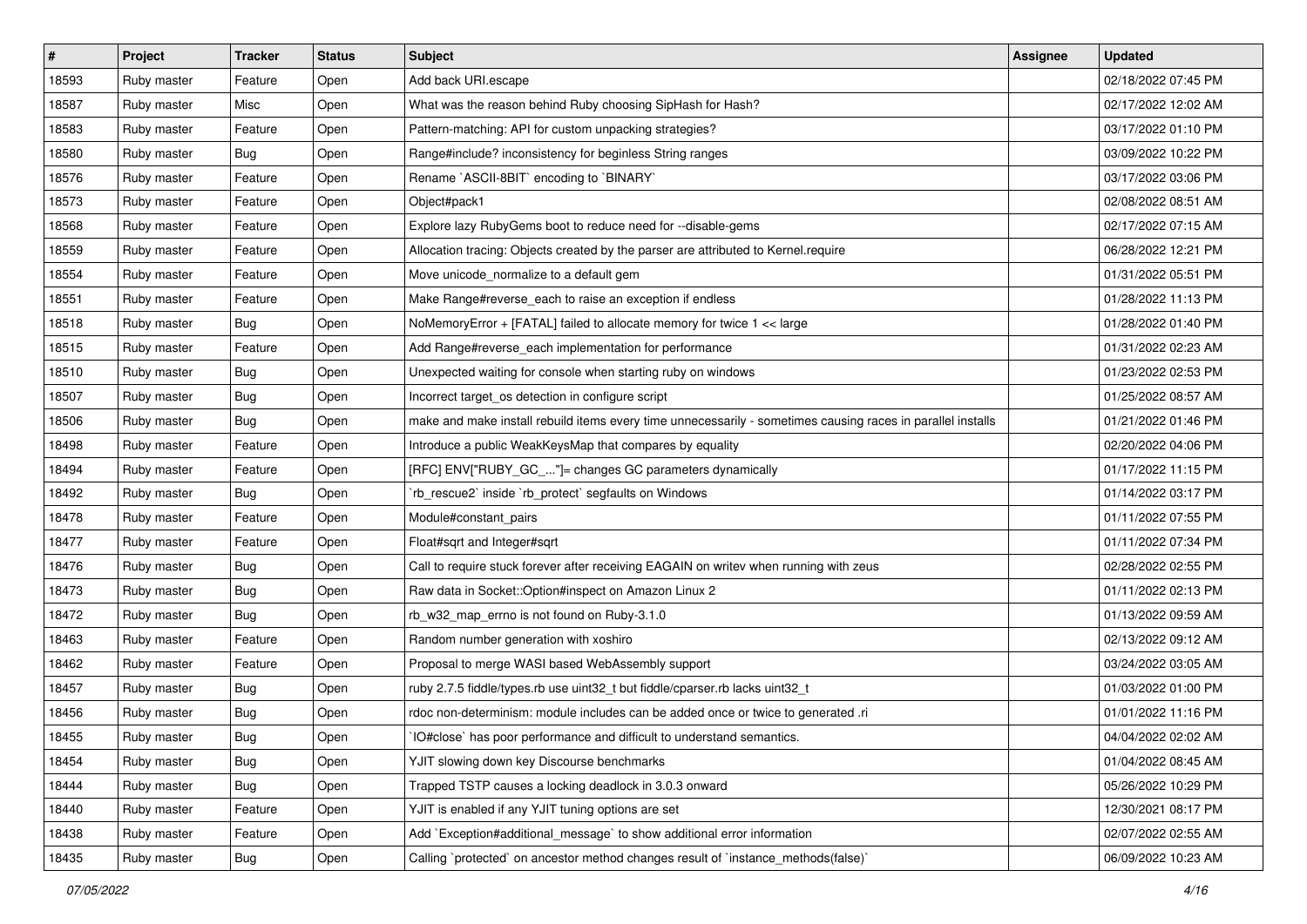| $\vert$ # | Project     | <b>Tracker</b> | <b>Status</b> | <b>Subject</b>                                                                                          | <b>Assignee</b> | <b>Updated</b>      |
|-----------|-------------|----------------|---------------|---------------------------------------------------------------------------------------------------------|-----------------|---------------------|
| 18429     | Ruby master | <b>Bug</b>     | Open          | Configure ruby-3.0.3 on Solaris 10 Unknown keyword 'URL' in './ruby.tmp.pc'                             |                 | 01/18/2022 09:15 PM |
| 18423     | Ruby master | Feature        | Open          | Installing stable versions like 3.0.3 from source generates fatal error by make                         |                 | 12/23/2021 11:44 PM |
| 18420     | Ruby master | Misc           | Open          | Question about how to handle IO.pipe reader and writer when forking                                     |                 | 12/22/2021 12:04 AM |
| 18418     | Ruby master | Feature        | Open          | Add Net::HTTP#security_level=                                                                           |                 | 12/19/2021 11:58 AM |
| 18413     | Ruby master | <b>Bug</b>     | Open          | Segfault in `ripper/lexer.rb`                                                                           |                 | 12/17/2021 04:49 PM |
| 18412     | Ruby master | <b>Bug</b>     | Open          | Segfault in test ractor.rb                                                                              |                 | 12/17/2021 04:23 AM |
| 18411     | Ruby master | Feature        | Open          | Introduce `Fiber.blocking` for disabling scheduler.                                                     |                 | 12/23/2021 05:10 PM |
| 18410     | Ruby master | Feature        | Open          | Proposal to make inspect include underscores on numerics                                                |                 | 12/16/2021 09:07 AM |
| 18404     | Ruby master | Misc           | Open          | 3.1 documentation problems tracking ticket                                                              |                 | 12/24/2021 03:59 PM |
| 18402     | Ruby master | Feature        | Open          | <b>Argument Labels</b>                                                                                  |                 | 01/31/2022 06:14 PM |
| 18401     | Ruby master | Feature        | Open          | Rework `require_relative` to add the "current path" on `\$LOAD_PATH`                                    |                 | 12/09/2021 05:41 PM |
| 18396     | Ruby master | <b>Bug</b>     | Open          | An unexpected "hash value omission" syntax error when without parentheses call expr follows             |                 | 03/29/2022 09:58 PM |
| 18395     | Ruby master | Feature        | Open          | Introduce Array#subtract! for performance                                                               |                 | 12/08/2021 04:42 PM |
| 18393     | Ruby master | Bug            | Open          | TestReadline#test interrupt in other thread fails on armv7hl                                            |                 | 12/07/2021 02:03 PM |
| 18384     | Ruby master | Feature        | Open          | Pattern Match Object                                                                                    |                 | 05/07/2022 06:01 PM |
| 18380     | Ruby master | <b>Bug</b>     | Open          | TestAddressResolve#test_socket_getnameinfo_domain_blocking test failures                                |                 | 12/21/2021 04:22 PM |
| 18379     | Ruby master | <b>Bug</b>     | Open          | [CI] Windows mingw/ucrt - test-all timeout failures                                                     |                 | 12/02/2021 02:23 AM |
| 18376     | Ruby master | Feature        | Open          | Version comparison API                                                                                  |                 | 12/30/2021 10:33 AM |
| 18369     | Ruby master | Feature        | Open          | users.detect(:name, "Dorian") as shorthand for users.detect { $ user $ user.name == "Dorian" }          |                 | 12/03/2021 02:23 PM |
| 18368     | Ruby master | Feature        | Open          | Range#step semantics for non-Numeric ranges                                                             |                 | 02/02/2022 03:42 PM |
| 18360     | Ruby master | Feature        | Open          | <b>PrettyPrint enhancements</b>                                                                         |                 | 11/24/2021 12:15 AM |
| 18359     | Ruby master | Bug            | Open          | [Windows MinGW] warning Please include winsock2.h before windows.h                                      |                 | 11/23/2021 05:07 PM |
| 18357     | Ruby master | Feature        | Open          | Proposal: stop raising when block passed to IO#each_* closes the IO                                     |                 | 11/22/2021 09:03 PM |
| 18352     | Ruby master | Misc           | Open          | What is the Hash#grep expected?                                                                         |                 | 11/28/2021 10:39 PM |
| 18338     | Ruby master | Bug            | Open          | Encoding.default_external = Encoding::UTF_16BE may add a wrongly-encoded string to<br>\$LOADED_FEATURES |                 | 11/15/2021 07:32 AM |
| 18334     | Ruby master | Feature        | Open          | ENV#to_h returns a new Hash object but Hash#to_h does not, which can cause inconsistencies              |                 | 11/17/2021 05:46 PM |
| 18332     | Ruby master | Feature        | Open          | a?b                                                                                                     |                 | 12/29/2021 04:38 AM |
| 18331     | Ruby master | Feature        | Open          | Kernel.#Time                                                                                            |                 | 11/13/2021 12:41 PM |
| 18296     | Ruby master | Feature        | Open          | Custom exception formatting should override `Exception#full_message`.                                   |                 | 12/15/2021 08:49 PM |
| 18291     | Ruby master | Feature        | Open          | When use $=\sim$ with named group, if regex is on the right side, variable not defined.                 |                 | 11/06/2021 12:36 PM |
| 18286     | Ruby master | <b>Bug</b>     | Open          | Universal arm64/x86_84 binary built on an x86_64 machine segfaults/is killed on arm64                   |                 | 05/26/2022 09:45 PM |
| 18285     | Ruby master | Feature        | Open          | NoMethodError#message uses a lot of CPU/is really expensive to call                                     |                 | 01/30/2022 12:45 PM |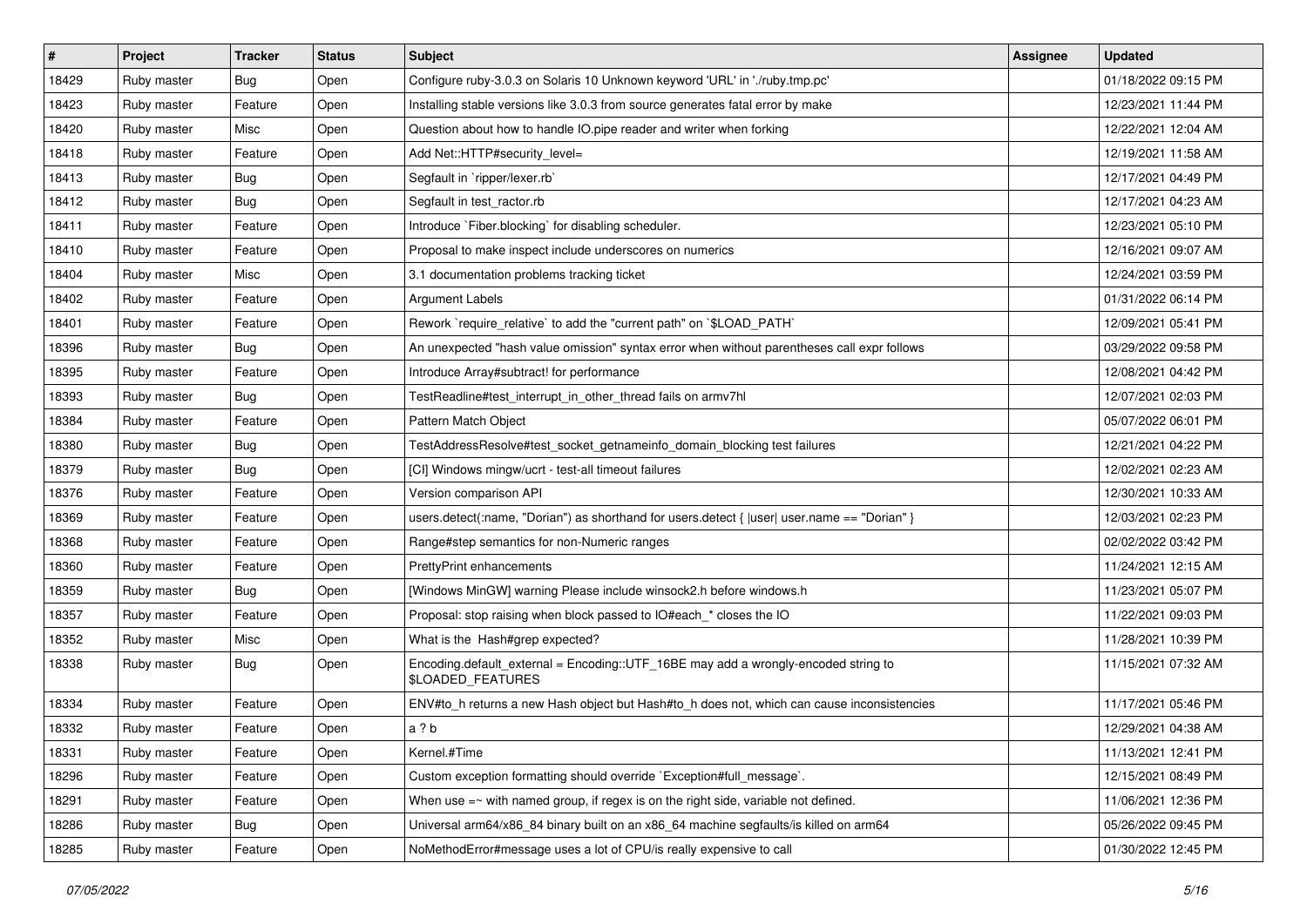| #     | <b>Project</b> | <b>Tracker</b> | <b>Status</b> | <b>Subject</b>                                                                                                                                                        | <b>Assignee</b> | <b>Updated</b>      |
|-------|----------------|----------------|---------------|-----------------------------------------------------------------------------------------------------------------------------------------------------------------------|-----------------|---------------------|
| 18281 | Ruby master    | <b>Bug</b>     | Open          | Ruby 3.1.0: gem uninstall -alx fails to uninstall debug                                                                                                               |                 | 06/16/2022 01:08 AM |
| 18269 | Ruby master    | <b>Bug</b>     | Open          | trace_opt_not and trace_opt_regexpmatch2 insns are indistinguishable                                                                                                  |                 | 11/12/2021 07:44 AM |
| 18265 | Ruby master    | Feature        | Open          | Self-contained one-binary feature which discuss on ruby kaigi 2021 day 2, $\Box$ Ruby Committers vs the World<br>/ CRuby Committers∐                                  |                 | 10/24/2021 04:11 PM |
| 18262 | Ruby master    | Feature        | Open          | Enumerator::Lazy#partition                                                                                                                                            |                 | 11/20/2021 10:17 AM |
| 18259 | Ruby master    | Feature        | Open          | Support quarter spec %q in Time#strftime                                                                                                                              |                 | 10/21/2021 12:15 PM |
| 18257 | Ruby master    | <b>Bug</b>     | Open          | rb mRubyVMFrozenCore is broken by GC run                                                                                                                              |                 | 02/10/2022 12:36 PM |
| 18256 | Ruby master    | Feature        | Open          | Change the canonical name of Thread::Mutex, Thread::Queue, Thread::SizedQueue and<br>Thread::ConditionVariable to just Mutex, Queue, SizedQueue and ConditionVariable |                 | 10/20/2021 10:59 PM |
| 18255 | Ruby master    | <b>Bug</b>     | Open          | ioctl zeroes the last buffer byte                                                                                                                                     |                 | 10/25/2021 08:13 AM |
| 18248 | Ruby master    | Misc           | Open          | Add Feature Triaging Guide                                                                                                                                            |                 | 10/12/2021 03:21 PM |
| 18247 | Ruby master    | <b>Bug</b>     | Open          | weird results for `Array#slice` or `Array#[]` with argument of type `Enumerator::ArithmeticSequence`                                                                  |                 | 03/30/2022 11:05 PM |
| 18242 | Ruby master    | Feature        | Open          | Parser makes multiple assignment sad in confusing way                                                                                                                 |                 | 10/09/2021 07:58 AM |
| 18228 | Ruby master    | Feature        | Open          | Add a 'timeout' option to 'IO.copy stream'                                                                                                                            |                 | 10/01/2021 05:10 AM |
| 18186 | Ruby master    | <b>Bug</b>     | Open          | SEGV with system command - MinGW?                                                                                                                                     |                 | 09/22/2021 03:20 PM |
| 18181 | Ruby master    | Feature        | Open          | Introduce Enumerable#min with value, max with value, and minmax with value                                                                                            |                 | 01/25/2022 07:33 AM |
| 18179 | Ruby master    | Feature        | Open          | Add Math methods to Numeric                                                                                                                                           |                 | 03/24/2022 02:54 PM |
| 18168 | Ruby master    | Feature        | Open          | Add ActiveSupport deep_transform_values to Ruby                                                                                                                       |                 | 09/15/2021 05:29 AM |
| 18162 | Ruby master    | Feature        | Open          | Shorthand method Proc#isolate to create isolated proc objects                                                                                                         |                 | 09/13/2021 02:33 AM |
| 18152 | Ruby master    | <b>Bug</b>     | Open          | Fix theoretical bug with signals $+$ qsort                                                                                                                            |                 | 09/08/2021 03:38 PM |
| 18151 | Ruby master    | Feature        | Open          | Incorrect Resolv result when DNS server is unreachable                                                                                                                |                 | 09/18/2021 12:22 AM |
| 18150 | Ruby master    | Misc           | Open          | Proposal: Deprecate leading zero syntax to declare octals, since it's extremely confusing (and Python 3<br>removed it too)                                            |                 | 09/04/2021 03:21 AM |
| 18146 | Ruby master    | Feature        | Open          | Add 'delete_prefix' and 'delete_suffix' to 'Pathname'                                                                                                                 |                 | 09/03/2021 04:59 AM |
| 18144 | Ruby master    | <b>Bug</b>     | Open          | Timeout not working while regular expression match is running                                                                                                         |                 | 09/02/2021 07:08 AM |
| 18137 | Ruby master    | Feature        | Open          | A new method to check Proc is isolated or not                                                                                                                         |                 | 10/27/2021 07:30 AM |
| 18136 | Ruby master    | Feature        | Open          | take_while_after                                                                                                                                                      |                 | 01/28/2022 06:23 AM |
| 18135 | Ruby master    | Feature        | Open          | Introduce Enumerable#detect only                                                                                                                                      |                 | 09/02/2021 05:44 PM |
| 18132 | Ruby master    | Bug            | Open          | TODO: fix ccan/list thread safety                                                                                                                                     |                 | 01/02/2022 08:22 AM |
| 18131 | Ruby master    | Bug            | Open          | addr2line.c: Some inlined functions mistakenly shown                                                                                                                  |                 | 08/24/2021 07:59 PM |
| 18129 | Ruby master    | i Bug          | Open          | Ractor-incompatible global variables can be accessed through alias                                                                                                    |                 | 08/23/2021 10:08 PM |
| 18127 | Ruby master    | Feature        | Open          | Ractor-local version of Singleton                                                                                                                                     |                 | 11/09/2021 02:45 PM |
| 18083 | Ruby master    | Feature        | Open          | Capture error in ensure block.                                                                                                                                        |                 | 10/21/2021 01:00 PM |
| 18082 | Ruby master    | Misc           | Open          | FileUtils.remove_entry_secure has inconsistent document                                                                                                               |                 | 08/17/2021 04:26 PM |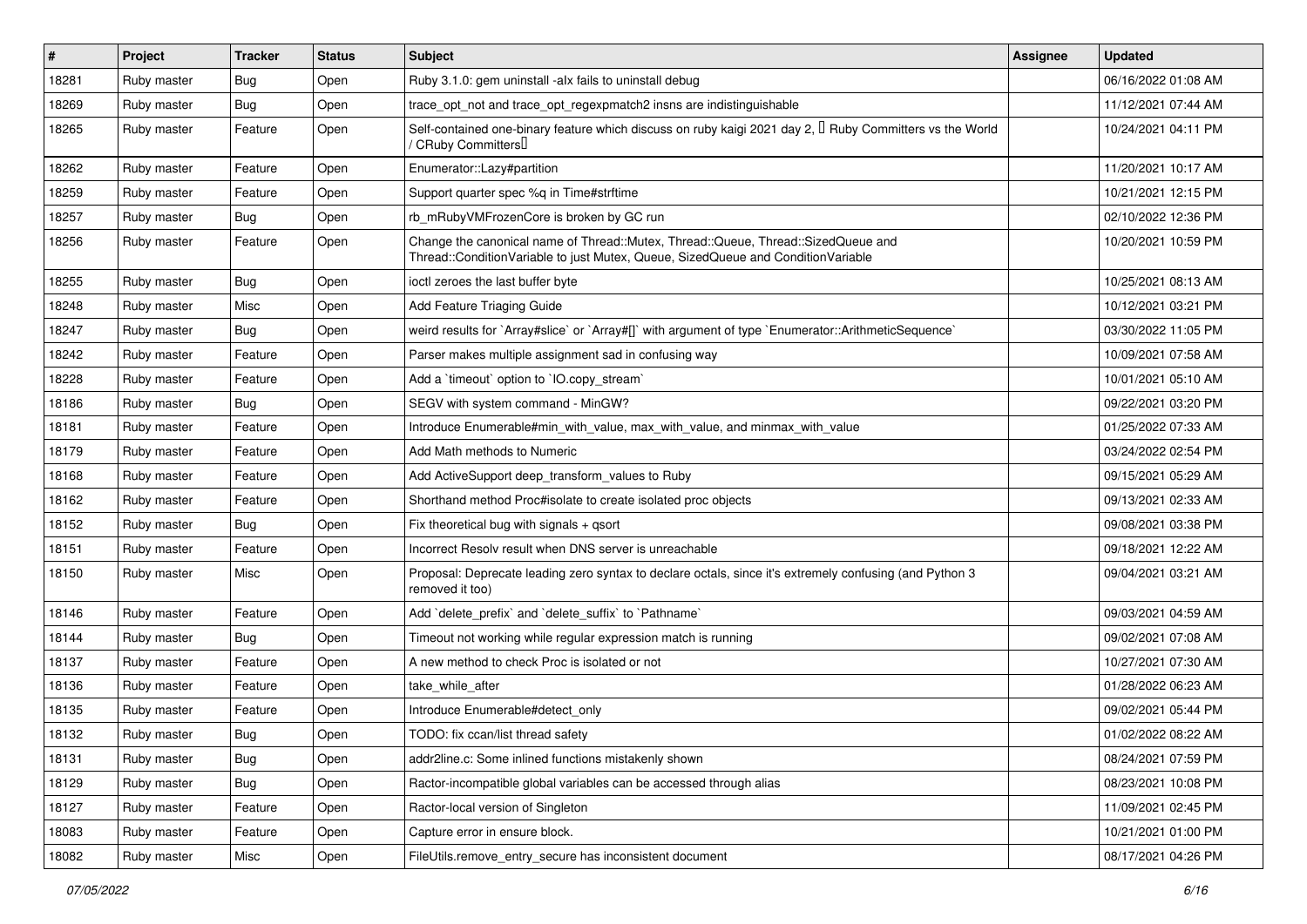| #     | <b>Project</b> | <b>Tracker</b> | <b>Status</b> | Subject                                                                                                                                     | <b>Assignee</b> | <b>Updated</b>      |
|-------|----------------|----------------|---------------|---------------------------------------------------------------------------------------------------------------------------------------------|-----------------|---------------------|
| 18080 | Ruby master    | Bug            | Open          | Syntax error on one-line pattern matching                                                                                                   |                 | 08/18/2021 12:38 AM |
| 18073 | Ruby master    | Bug            | Open          | test/ruby/test_jit.rb: "error: invalid use of '__builtin_va_arg_pack ()" on Ruby 2.7.4 on gcc 4.8.5                                         |                 | 12/03/2021 03:04 PM |
| 18070 | Ruby master    | Feature        | Open          | `attr` should be removed                                                                                                                    |                 | 08/09/2021 05:51 PM |
| 18069 | Ruby master    | Feature        | Open          | instance_exec` is just ignored when the block is originally a method                                                                        |                 | 08/10/2021 05:33 AM |
| 18063 | Ruby master    | Feature        | Open          | io uring implementation                                                                                                                     |                 | 08/05/2021 10:02 AM |
| 18061 | Ruby master    | <b>Bug</b>     | Open          | Execshield test: libruby.so.N.N.N: FAIL: property-note test because no .note.gnu.property section found                                     |                 | 06/22/2022 07:58 AM |
| 18057 | Ruby master    | Feature        | Open          | Introduce Array#mean                                                                                                                        |                 | 08/02/2021 02:16 PM |
| 18055 | Ruby master    | Feature        | Open          | Introduce                                                                                                                                   |                 | 07/30/2021 09:30 AM |
| 18035 | Ruby master    | Feature        | Open          | Introduce general model/semantic for immutable by default.                                                                                  |                 | 11/09/2021 04:47 PM |
| 18033 | Ruby master    | Feature        | Open          | Time.new to parse a string                                                                                                                  |                 | 12/07/2021 02:15 PM |
| 18013 | Ruby master    | <b>Bug</b>     | Open          | Unexpected results when mxiing negated character classes and case-folding                                                                   |                 | 06/29/2021 12:05 PM |
| 18012 | Ruby master    | Bug            | Open          | Case-insensitive character classes can only match multiple code points when top-level character class is<br>not negated                     |                 | 06/29/2021 08:35 AM |
| 18010 | Ruby master    | <b>Bug</b>     | Open          | Character class with single character gets case-folded with following string                                                                |                 | 06/28/2021 09:30 AM |
| 18009 | Ruby master    | <b>Bug</b>     | Open          | Regexps \w and \W with /i option and /u option produce inconsistent results under nested negation and<br>intersection                       |                 | 06/28/2021 09:09 AM |
| 18005 | Ruby master    | Feature        | Open          | Enable non-blocking `binding.irb`.                                                                                                          |                 | 06/24/2021 07:20 PM |
| 18004 | Ruby master    | Feature        | Open          | Add Async to the stdlib                                                                                                                     |                 | 11/26/2021 06:01 AM |
| 17999 | Ruby master    | <b>Bug</b>     | Open          | TestMethod#test zsuper intermittent timeout error on raspbian10-aarch64 CI                                                                  |                 | 06/18/2021 01:33 AM |
| 17994 | Ruby master    | Feature        | Open          | Clarify 'IO.read' behavior and add 'File.read' method                                                                                       |                 | 07/16/2021 03:04 AM |
| 17990 | Ruby master    | <b>Bug</b>     | Open          | Inconsistent behavior of Regexp quantifiers over characters with complex case foldings                                                      |                 | 06/15/2021 11:59 AM |
| 17989 | Ruby master    | <b>Bug</b>     | Open          | Case insensitive Regexps do not handle characters with overlapping case foldings                                                            |                 | 06/15/2021 11:43 AM |
| 17950 | Ruby master    | Feature        | Open          | Unable to pattern-match against a String key                                                                                                |                 | 06/15/2021 11:42 AM |
| 17944 | Ruby master    | Feature        | Open          | Remove Socket.gethostbyaddr and Socket.gethostbyname                                                                                        |                 | 06/10/2021 08:26 AM |
| 17942 | Ruby master    | Feature        | Open          | Add a `initialize(public @a, private @b)` shortcut syntax for defining public/private accessors for instance<br>vars as part of constructor |                 | 12/13/2021 12:43 AM |
| 17938 | Ruby master    | Feature        | Open          | Keyword alternative for boolean positional arguments                                                                                        |                 | 07/15/2021 06:46 AM |
| 17931 | Ruby master    | <b>Bug</b>     | Open          | Compile fails setup option nodynamic                                                                                                        |                 | 07/07/2021 08:51 AM |
| 17926 | Ruby master    | Bug            | Open          | spec/ruby/core/file/atime_spec.rb: a random failing test on Travis ppc64le                                                                  |                 | 06/02/2021 04:35 PM |
| 17925 | Ruby master    | Bug            | Open          | Pattern matching syntax using semicolon one-line                                                                                            |                 | 06/04/2021 03:08 PM |
| 17924 | Ruby master    | Feature        | Open          | Range#infinite?                                                                                                                             |                 | 07/08/2021 11:58 PM |
| 17878 | Ruby master    | <b>Bug</b>     | Open          | bootstraptest/test_ractor.rb:224 a random failing test with "The outgoing-port is already closed<br>(Ractor::ClosedError)"                  |                 | 09/13/2021 01:10 PM |
| 17859 | Ruby master    | Feature        | Open          | Start IRB when running just `ruby`                                                                                                          |                 | 05/14/2021 07:54 AM |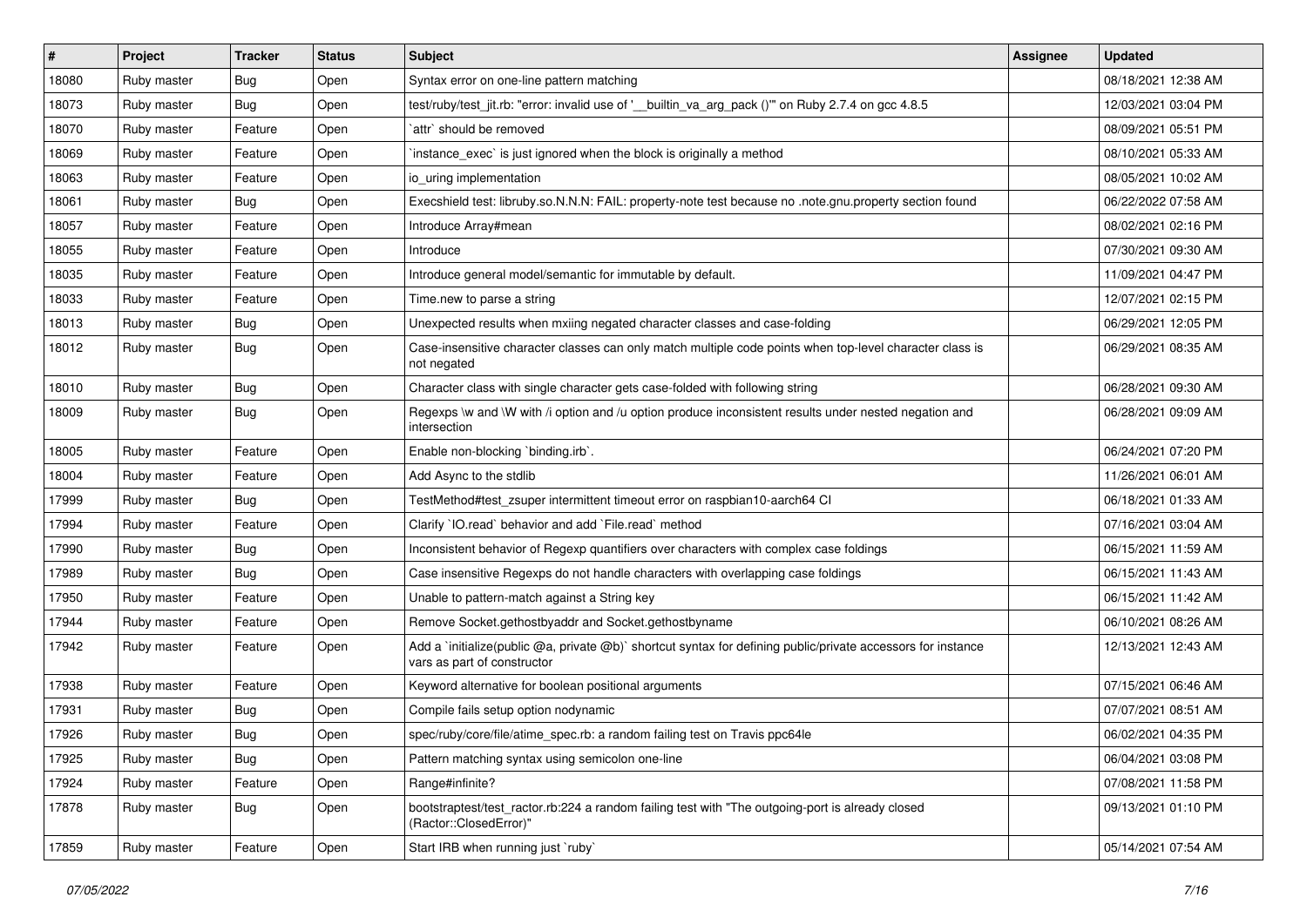| #     | Project     | <b>Tracker</b> | <b>Status</b> | <b>Subject</b>                                                                          | <b>Assignee</b> | <b>Updated</b>      |
|-------|-------------|----------------|---------------|-----------------------------------------------------------------------------------------|-----------------|---------------------|
| 17856 | Ruby master | Feature        | Open          | ary.member? is slower than ary.include?                                                 |                 | 05/11/2021 10:12 AM |
| 17851 | Ruby master | Feature        | Open          | ruby extension for memoryview                                                           |                 | 05/05/2021 03:15 PM |
| 17844 | Ruby master | Feature        | Open          | Support list of methods to test with respond_to?                                        |                 | 05/06/2021 07:00 PM |
| 17834 | Ruby master | Feature        | Open          | Add a Bytes and BytesArray class that implement memoryview                              |                 | 05/06/2021 02:22 PM |
| 17833 | Ruby master | Feature        | Open          | add IO.readinto(b) where b is a bytes like object that is you can get a memoryview from |                 | 06/30/2021 02:36 PM |
| 17829 | Ruby master | Misc           | Open          | Clang/LLVM correctness of x64-mingw32 build (`shorten-64-to-32` warnings)               |                 | 04/26/2021 04:23 PM |
| 17825 | Ruby master | Feature        | Open          | Uniformize Float::INFINITY and Date::infinity.new                                       |                 | 05/04/2021 01:43 AM |
| 17817 | Ruby master | <b>Bug</b>     | Open          | --jit outputs ./tmp/_ruby_mjit_*.h: No such file or directory on with TMP               |                 | 04/22/2021 11:57 AM |
| 17815 | Ruby master | Misc           | Open          | Snapcraft Ruby plugin                                                                   |                 | 04/20/2021 07:59 PM |
| 17808 | Ruby master | Feature        | Open          | Feature Request: JS like splat of Object properties as named method parameters          |                 | 04/17/2021 11:43 PM |
| 17799 | Ruby master | Bug            | Open          | Seg fault in rb_class_clear_method_cache                                                |                 | 12/09/2021 05:39 AM |
| 17797 | Ruby master | Feature        | Open          | MIPS support for addr2line.c                                                            |                 | 04/13/2021 03:49 AM |
| 17792 | Ruby master | <b>Bug</b>     | Open          | make notes and make test fail with Ruby 3.0.1p64 Raspberry PI 4B Ubuntu 20.10 ARM64     |                 | 05/23/2021 08:23 PM |
| 17790 | Ruby master | Feature        | Open          | Have a way to clear a String without resetting its capacity                             |                 | 04/21/2021 11:27 PM |
| 17786 | Ruby master | Feature        | Open          | Proposal: new "ends" keyword                                                            |                 | 04/11/2021 01:40 AM |
| 17774 | Ruby master | Bug            | Open          | Quantified empty group causes regex to fail                                             |                 | 10/13/2021 04:43 PM |
| 17773 | Ruby master | Feature        | Open          | Alias `Numeric#zero?` and `Float#zero?` as `Numeric#empty?` and `Float#empty?`          |                 | 04/02/2021 03:39 PM |
| 17771 | Ruby master | Feature        | Open          | String#start_with? should not construct MatchData or set \$~                            |                 | 04/02/2021 02:49 PM |
| 17758 | Ruby master | Feature        | Open          | Provide Hash#count for performance improvement                                          |                 | 03/28/2021 06:39 PM |
| 17753 | Ruby master | Feature        | Open          | Add Module#namespace                                                                    |                 | 07/04/2022 01:42 AM |
| 17749 | Ruby master | Feature        | Open          | Const source location without name                                                      |                 | 04/17/2021 07:38 AM |
| 17743 | Ruby master | Feature        | Open          | Show argument types in backtrace                                                        |                 | 03/25/2021 06:39 PM |
| 17741 | Ruby master | Feature        | Open          | Ruby links to `objc` for convenience - this should be moved into a native ext           |                 | 03/23/2021 01:24 AM |
| 17722 | Ruby master | <b>Bug</b>     | Open          | define_method with shareable results in "defined in a different Ractor"                 |                 | 08/24/2021 12:03 PM |
| 17718 | Ruby master | Feature        | Open          | a method paramaters object that can be pattern matched against                          |                 | 03/24/2021 01:29 PM |
| 17683 | Ruby master | Misc           | Open          | Current status of beginless range (experimental or not)                                 |                 | 06/05/2021 07:22 AM |
| 17682 | Ruby master | Feature        | Open          | String#casecmp performance improvement                                                  |                 | 03/24/2021 02:29 PM |
| 17680 | Ruby master | <b>Bug</b>     | Open          | tab completion no longer works on irb3.0                                                |                 | 03/13/2021 08:06 AM |
| 17663 | Ruby master | Feature        | Open          | Enumerator#with, an alternative to Enumerator#with object                               |                 | 03/02/2021 05:48 PM |
| 17660 | Ruby master | Feature        | Open          | Expose information about which basic methods have been redefined                        |                 | 03/02/2021 03:31 PM |
| 17647 | Ruby master | Feature        | Open          | Print register `r11` on 32-bit ARM Linux                                                |                 | 04/30/2021 11:22 AM |
| 17646 | Ruby master | <b>Bug</b>     | Open          | Check for `_builtin_mul_overflow` with `long long` arguments                            |                 | 02/19/2021 06:19 PM |
| 17637 | Ruby master | Misc           | Open          | Endless ranges with `nil` boundary weird behavior                                       |                 | 02/19/2021 07:57 AM |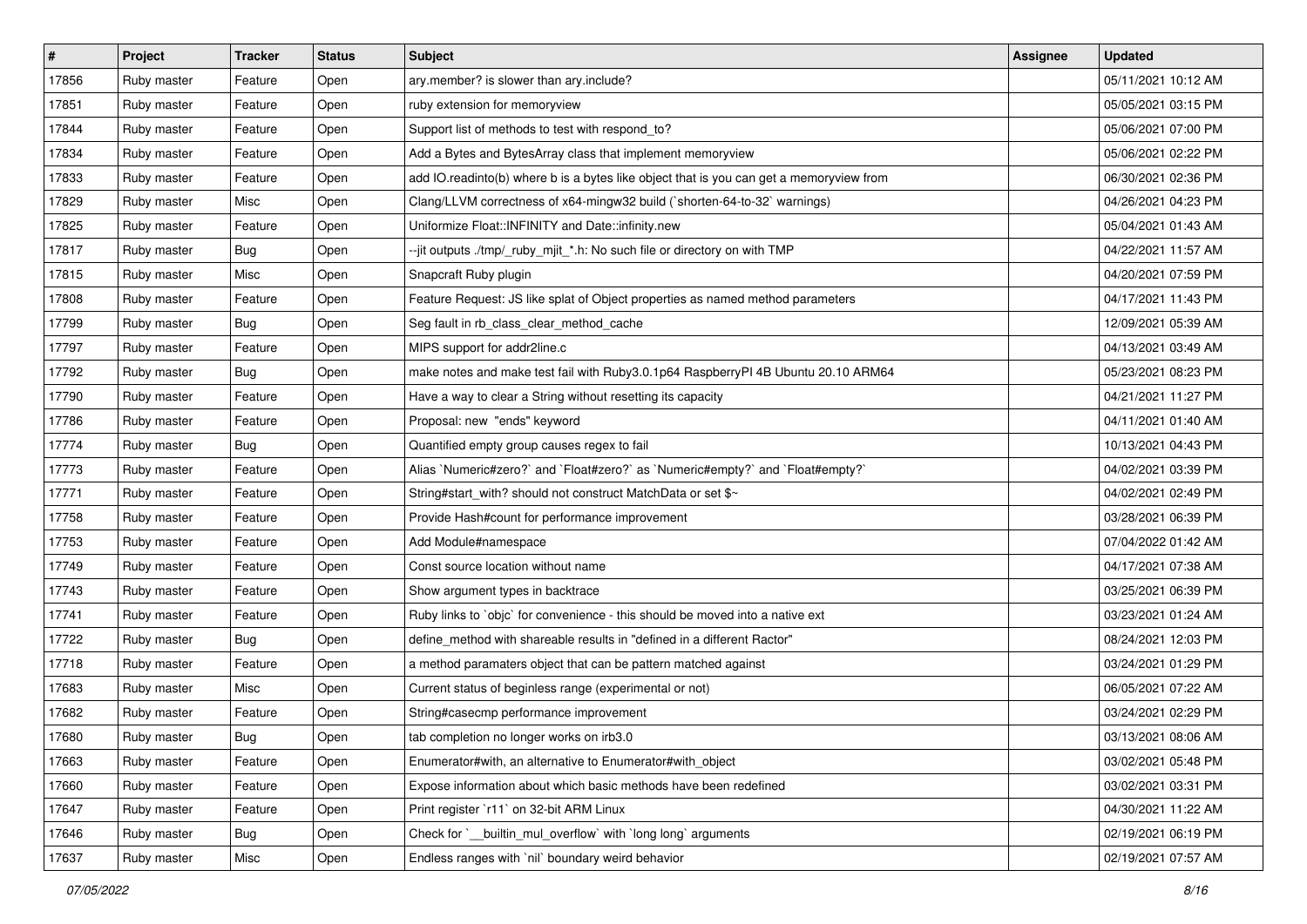| $\vert$ # | Project     | <b>Tracker</b> | <b>Status</b> | Subject                                                                                                                                                    | <b>Assignee</b> | <b>Updated</b>      |
|-----------|-------------|----------------|---------------|------------------------------------------------------------------------------------------------------------------------------------------------------------|-----------------|---------------------|
| 17627     | Ruby master | Feature        | Open          | Suggestion: Implement `freeze_values` instance method on collection-like classes.                                                                          |                 | 02/16/2021 07:58 PM |
| 17616     | Ruby master | Feature        | Open          | Support backtracing on Linux with non-GNU-libc + libunwind                                                                                                 |                 | 02/09/2021 01:12 PM |
| 17611     | Ruby master | Feature        | Open          | Expose `rb execarg` interfaces and `rb grantpt`                                                                                                            |                 | 02/07/2021 01:52 AM |
| 17591     | Ruby master | Misc           | Open          | Test frameworks and REPLs do not show deprecation warnings by default                                                                                      |                 | 02/17/2021 09:06 AM |
| 17586     | Ruby master | Misc           | Open          | Please run Windows CI in all std-lib repos                                                                                                                 |                 | 01/28/2021 02:34 PM |
| 17579     | Ruby master | Feature        | Open          | [Proposal] A suggestion for newline-separated shorthand notation, for the creation of Arrays containing<br>strings that may contain ' ' (space) characters |                 | 01/25/2021 04:33 PM |
| 17576     | Ruby master | Feature        | Open          | Partial Functions (procs, lambdas)                                                                                                                         |                 | 01/24/2021 07:58 PM |
| 17566     | Ruby master | Feature        | Open          | Tune thread QoS / efficiency on macOS                                                                                                                      |                 | 01/29/2021 09:16 AM |
| 17565     | Ruby master | Misc           | Open          | Prefer use of access(2) in rb_file_load_ok() to check for existence of require'd files                                                                     |                 | 01/21/2021 08:52 PM |
| 17562     | Ruby master | Feature        | Open          | Update - E option in --help                                                                                                                                |                 | 01/19/2021 05:38 PM |
| 17550     | Ruby master | Feature        | Open          | Why no function to get all subdirectories of a directory?                                                                                                  |                 | 01/18/2021 08:57 AM |
| 17548     | Ruby master | Feature        | Open          | Need simple way to include symlink directories in Dir.glob                                                                                                 |                 | 03/21/2022 01:35 PM |
| 17528     | Ruby master | Feature        | Open          | Make Addrinfo.getaddrinfo fall back to Timeout.timeout for :resolv_timeout                                                                                 |                 | 01/13/2021 08:50 PM |
| 17506     | Ruby master | <b>Bug</b>     | Open          | Ractor isolation broken by ThreadGroup                                                                                                                     |                 | 01/03/2021 08:05 PM |
| 17496     | Ruby master | Feature        | Open          | Add constant Math::TAU                                                                                                                                     |                 | 01/13/2021 05:47 AM |
| 17474     | Ruby master | Feature        | Open          | Interpreting constants at compile time                                                                                                                     |                 | 01/07/2021 04:40 PM |
| 17472     | Ruby master | Feature        | Open          | HashWithIndifferentAccess like Hash extension                                                                                                              |                 | 06/16/2022 01:08 AM |
| 17471     | Ruby master | Feature        | Open          | send if method for improved conditional chaining                                                                                                           |                 | 12/29/2020 03:23 PM |
| 17468     | Ruby master | Feature        | Open          | Deprecate RUBY_DEVEL                                                                                                                                       |                 | 06/16/2022 01:08 AM |
| 17422     | Ruby master | Misc           | Open          | 3.0 documentation problems tracking ticket                                                                                                                 |                 | 12/24/2020 12:51 PM |
| 17416     | Ruby master | Feature        | Open          | Improve performance Kernel#itself                                                                                                                          |                 | 12/21/2020 01:14 PM |
| 17406     | Ruby master | Feature        | Open          | Add `NoMatchingPatternError#depth`                                                                                                                         |                 | 12/19/2020 03:18 PM |
| 17399     | Ruby master | Misc           | Open          | Are endless methods experimental?                                                                                                                          |                 | 12/22/2020 07:05 PM |
| 17390     | Ruby master | Misc           | Open          | Class and method-level docs for Ractor                                                                                                                     |                 | 12/13/2020 06:33 PM |
| 17383     | Ruby master | <b>Bug</b>     | Open          | 3.0 recursion memory speed issues                                                                                                                          |                 | 12/09/2020 05:41 PM |
| 17375     | Ruby master | Feature        | Open          | Add scheduler callbacks for transferring fibers                                                                                                            |                 | 12/07/2020 11:31 PM |
| 17373     | Ruby master | <b>Bug</b>     | Open          | Ruby 3.0 is slower at Discourse bench than Ruby 2.7                                                                                                        |                 | 01/04/2021 06:47 AM |
| 17357     | Ruby master | Feature        | Open          | Queue#pop` should have a block form for closed queues                                                                                                      |                 | 01/12/2021 07:32 AM |
| 17356     | Ruby master | Feature        | Open          | Alignment of memory allocated through Fiddle struct's malloc                                                                                               |                 | 12/02/2020 11:06 AM |
| 17354     | Ruby master | <b>Bug</b>     | Open          | Module#const_source_location is misleading for constants awaiting autoload                                                                                 |                 | 03/26/2021 05:56 PM |
| 17353     | Ruby master | Feature        | Open          | Functional chaining operator                                                                                                                               |                 | 11/30/2020 03:29 AM |
| 17337     | Ruby master | <b>Bug</b>     | Open          | Don't embed Ruby build-time configuration in Ruby                                                                                                          |                 | 12/21/2020 04:17 PM |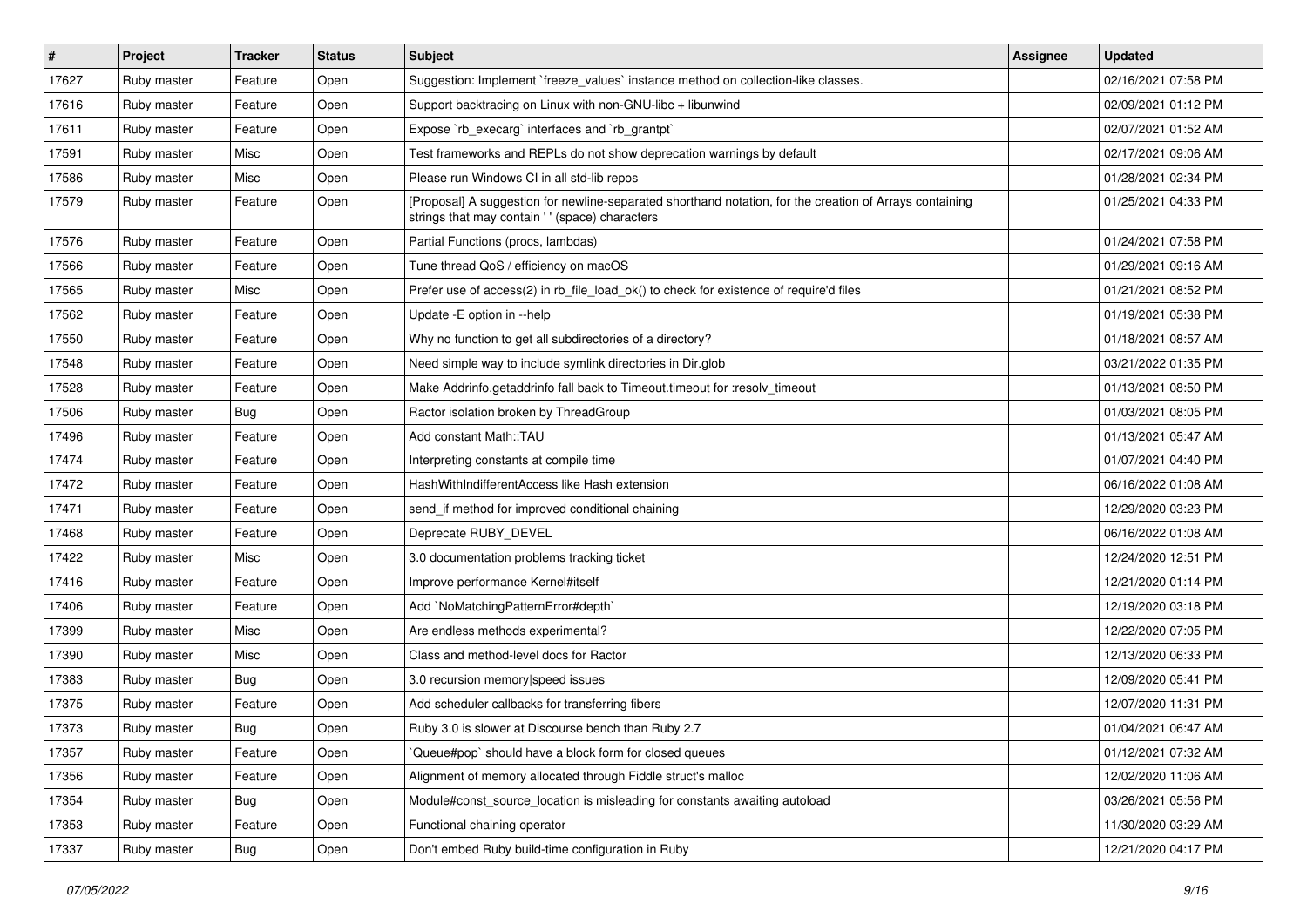| $\vert$ # | Project     | <b>Tracker</b> | <b>Status</b> | Subject                                                                                                | <b>Assignee</b> | <b>Updated</b>      |
|-----------|-------------|----------------|---------------|--------------------------------------------------------------------------------------------------------|-----------------|---------------------|
| 17333     | Ruby master | Feature        | Open          | Enumerable#many?                                                                                       |                 | 12/11/2020 03:38 AM |
| 17330     | Ruby master | Feature        | Open          | Object#non                                                                                             |                 | 01/25/2021 03:54 PM |
| 17326     | Ruby master | Feature        | Open          | Add Kernel#must! to the standard library                                                               |                 | 06/22/2022 04:10 PM |
| 17325     | Ruby master | Feature        | Open          | Adds Fiber#cancel, which forces a Fiber to break/return                                                |                 | 11/19/2020 12:34 AM |
| 17316     | Ruby master | Feature        | Open          | On memoization                                                                                         |                 | 05/13/2022 11:32 AM |
| 17315     | Ruby master | Feature        | Open          | Hash #transform                                                                                        |                 | 11/13/2020 08:38 PM |
| 17311     | Ruby master | Feature        | Open          | Improve performance Array#deconstruct & Array#to_ary                                                   |                 | 11/08/2020 07:12 AM |
| 17309     | Ruby master | Misc           | Open          | URI.escape being deprecated, yet there is no replacement                                               |                 | 11/11/2020 12:52 AM |
| 17298     | Ruby master | Feature        | Open          | Ractor's basket communication APIs                                                                     |                 | 11/13/2020 04:16 PM |
| 17290     | Ruby master | Feature        | Open          | Syntax sugar for boolean keyword argument                                                              |                 | 10/29/2020 04:51 AM |
| 17286     | Ruby master | Feature        | Open          | `Ractor.new` should accept `move: true`                                                                |                 | 11/08/2020 03:01 AM |
| 17285     | Ruby master | Feature        | Open          | Less strict `Ractor.select`                                                                            |                 | 10/26/2020 03:15 AM |
| 17263     | Ruby master | Bug            | Open          | Fiber context switch degrades with number of fibers, limit on number of fibers                         |                 | 01/31/2022 02:47 PM |
| 17258     | Ruby master | Feature        | Open          | Oneshot Branch Coverage                                                                                |                 | 10/09/2020 08:26 PM |
| 17208     | Ruby master | Feature        | Open          | Add `Set#compact` and `Set#compact!` methods                                                           |                 | 11/05/2020 10:44 AM |
| 17206     | Ruby master | Feature        | Open          | Introduce new Regexp option to avoid global MatchData allocations                                      |                 | 10/28/2020 10:43 PM |
| 17199     | Ruby master | Misc           | Open          | id outputed by inspect and to_s output does not allow to find actual object_id and vice-versa          |                 | 10/20/2020 09:35 PM |
| 17180     | Ruby master | Bug            | Open          | Ractor and constant referencing                                                                        |                 | 09/20/2020 05:43 PM |
| 17174     | Ruby master | Misc           | Open          | "Error relocating, symbol not found" error when compiling a native extension on Alpine with Ruby >=2.4 |                 | 10/06/2020 11:19 AM |
| 17166     | Ruby master | Feature        | Open          | net/http not supporting unix domain sockets                                                            |                 | 09/12/2020 02:51 PM |
| 17165     | Ruby master | Feature        | Open          | Add 'filter' and 'flatten' keywords to 'Enumerable#map'                                                |                 | 09/13/2020 09:41 AM |
| 17163     | Ruby master | Feature        | Open          | Rename `begin`                                                                                         |                 | 09/09/2020 03:04 AM |
| 17159     | Ruby master | <b>Bug</b>     | Open          | extend 'define_method' for Ractor                                                                      |                 | 10/29/2020 04:06 PM |
| 17156     | Ruby master | Feature        | Open          | Refinements per directory tree                                                                         |                 | 12/07/2020 05:19 AM |
| 17155     | Ruby master | Feature        | Open          | Add a Diggable mixin                                                                                   |                 | 09/05/2020 02:08 PM |
| 17151     | Ruby master | Feature        | Open          | Support multiple builtin ruby code for implimatation in Ruby & C                                       |                 | 09/05/2020 01:41 AM |
| 17148     | Ruby master | Feature        | Open          | stdbuf(1) support                                                                                      |                 | 09/07/2020 04:12 AM |
| 17146     | Ruby master | <b>Bug</b>     | Open          | Queue operations are allowed after it is frozen                                                        |                 | 10/20/2021 08:32 PM |
| 17143     | Ruby master | Feature        | Open          | Improve support for warning categories                                                                 |                 | 11/20/2020 01:05 PM |
| 17142     | Ruby master | Bug            | Open          | Ruby fails to build in AIX                                                                             |                 | 03/20/2021 07:08 AM |
| 17140     | Ruby master | Feature        | Open          | Merge Enumerable#grep(_v) with Enumerable#select/reject                                                |                 | 02/10/2021 07:56 AM |
| 17137     | Ruby master | Misc           | Open          | Cooperation on maintaining official docker ruby images                                                 |                 | 09/02/2020 05:03 PM |
| 17134     | Ruby master | Feature        | Open          | Add resolv_timeout to TCPSocket                                                                        |                 | 12/10/2020 09:09 AM |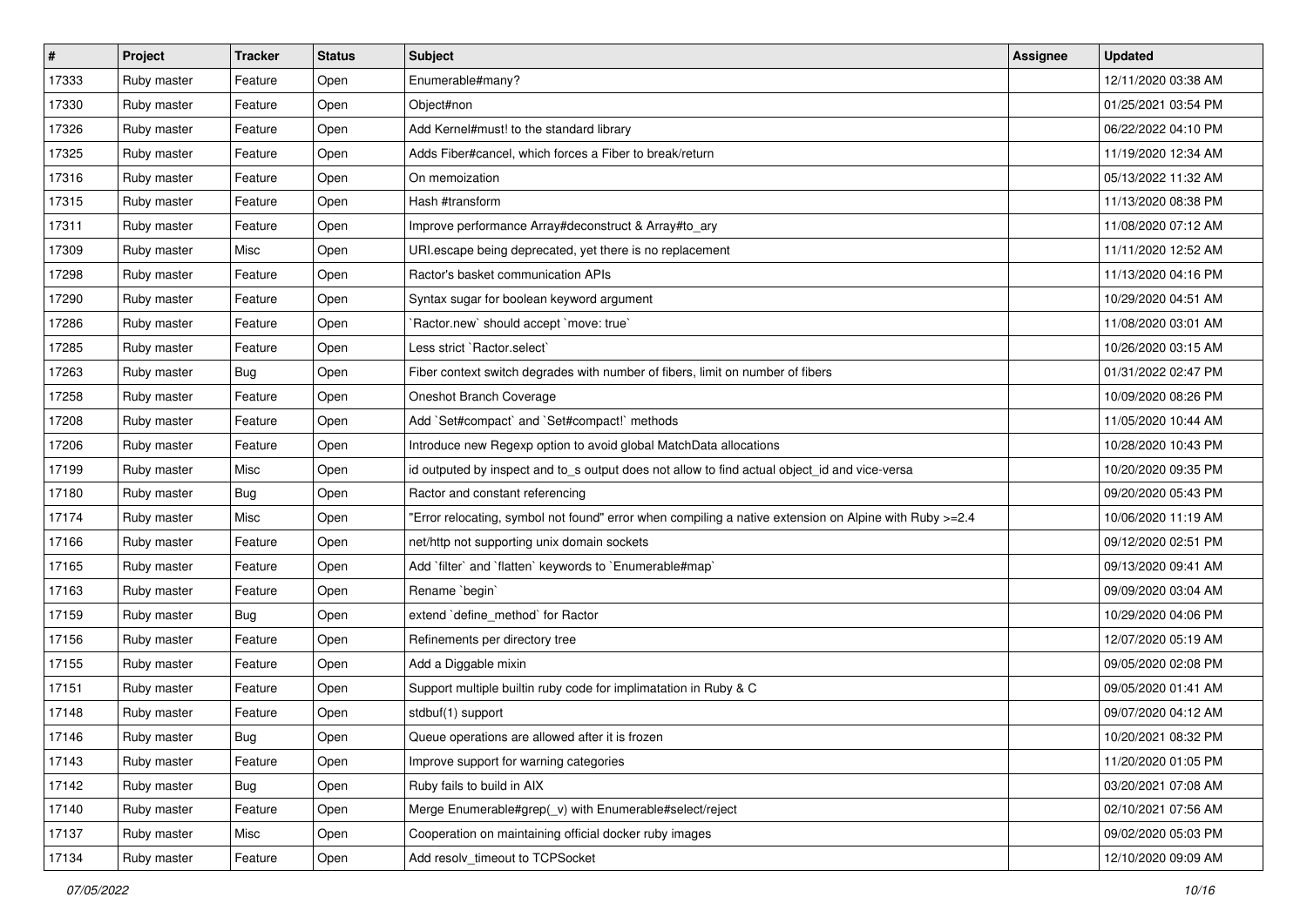| $\vert$ # | Project     | <b>Tracker</b> | <b>Status</b> | <b>Subject</b>                                                                                | <b>Assignee</b> | <b>Updated</b>      |
|-----------|-------------|----------------|---------------|-----------------------------------------------------------------------------------------------|-----------------|---------------------|
| 17127     | Ruby master | Feature        | Open          | Some TrueClass methods are faster if implemented in Ruby                                      |                 | 11/05/2020 07:11 AM |
| 17121     | Ruby master | Feature        | Open          | Remove ENV#index                                                                              |                 | 08/13/2020 09:58 AM |
| 17115     | Ruby master | Feature        | Open          | Optimize String#casecmp? for ASCII strings                                                    |                 | 08/15/2020 03:48 AM |
| 17099     | Ruby master | Feature        | Open          | Remove boolean argument and warning from Module#attr                                          |                 | 12/18/2020 04:15 AM |
| 17097     | Ruby master | Feature        | Open          | `map_min`, `map_max`                                                                          |                 | 01/13/2021 01:24 AM |
| 17056     | Ruby master | Feature        | Open          | Array#index: Allow specifying the position to start search as in String#index                 |                 | 09/25/2020 01:41 PM |
| 17053     | Ruby master | Misc           | Open          | RDoc for Hash Keys                                                                            |                 | 07/28/2020 01:21 AM |
| 17047     | Ruby master | Feature        | Open          | Support parameters for MAIL FROM and RCPT TO                                                  |                 | 12/06/2021 08:16 PM |
| 17040     | Ruby master | Feature        | Open          | cleanup include/ruby/backward*                                                                |                 | 08/26/2020 07:07 AM |
| 17037     | Ruby master | <b>Bug</b>     | Open          | rounding of Rational#to_f                                                                     |                 | 08/26/2020 03:54 AM |
| 17036     | Ruby master | Feature        | Open          | Regexp deconstruction keys to allow pattern matching                                          |                 | 07/19/2020 02:45 PM |
| 17016     | Ruby master | Feature        | Open          | Enumerable#accumulate                                                                         |                 | 04/27/2021 03:14 PM |
| 17006     | Ruby master | Feature        | Open          | Let `Kernel#Hash` take a block to provide the default value                                   |                 | 07/04/2020 07:51 AM |
| 17004     | Ruby master | Feature        | Open          | Provide a way for methods to omit their return value                                          |                 | 07/20/2020 05:44 AM |
| 17001     | Ruby master | Feature        | Open          | [Feature] Dir.scan to yield dirent for efficient and composable recursive directory scaning   |                 | 06/30/2020 07:57 PM |
| 16997     | Ruby master | <b>Bug</b>     | Open          | IO#gets converts some \r\n to \n with universal_newline: false                                |                 | 08/26/2020 05:20 PM |
| 16995     | Ruby master | Feature        | Open          | Sets: <=> should be specialized                                                               |                 | 06/26/2020 08:43 PM |
| 16993     | Ruby master | Feature        | Open          | Sets: from hash keys using Hash#key_set                                                       |                 | 06/27/2020 05:44 AM |
| 16991     | Ruby master | Feature        | Open          | Sets: add Set#join                                                                            |                 | 06/26/2020 08:29 PM |
| 16990     | Ruby master | Feature        | Open          | Sets: operators compatibility with Array                                                      |                 | 02/22/2021 11:37 PM |
| 16987     | Ruby master | Feature        | Open          | Enumerator:: Lazy vs Array methods                                                            |                 | 07/15/2020 04:56 PM |
| 16971     | Ruby master | Feature        | Open          | weak_ref&.some_method should behave like object&.some_method                                  |                 | 06/19/2020 03:17 PM |
| 16968     | Ruby master | Feature        | Open          | Remove `\$IGNORECASE` from English.rb                                                         |                 | 06/18/2020 04:34 AM |
| 16960     | Ruby master | Feature        | Open          | Feedback regarding => in 'As' Pattern Matching                                                |                 | 06/13/2020 12:32 AM |
| 16959     | Ruby master | Bug            | Open          | Weakmap has specs and third-party usage despite being a private API                           |                 | 06/13/2020 08:54 PM |
| 16952     | Ruby master | Feature        | Open          | Kernel.exec gives an incorrect error message when passed a script with a non-existing shebang |                 | 06/11/2020 08:40 PM |
| 16946     | Ruby master | Feature        | Open          | Add an `intersperse` method                                                                   |                 | 06/11/2020 01:47 AM |
| 16929     | Ruby master | Feature        | Open          | Add GC.start(compact: true)                                                                   |                 | 06/01/2020 03:42 PM |
| 16928     | Ruby master | Feature        | Open          | Array#include all? & Array#include any?                                                       |                 | 06/01/2020 09:27 PM |
| 16927     | Ruby master | <b>Bug</b>     | Open          | String#tr won't return the expected result for some sign with diacritics                      |                 | 06/01/2020 05:24 AM |
| 16924     | Ruby master | Feature        | Open          | instance eval equivalent for RubyVM::InstructionSequence                                      |                 | 05/30/2020 03:49 PM |
| 16920     | Ruby master | <b>Bug</b>     | Open          | TestThread#test signal at join fails on aarch64                                               |                 | 12/07/2021 02:17 PM |
| 16913     | Ruby master | Feature        | Open          | Add `ARGF#each_io`                                                                            |                 | 05/25/2020 11:33 PM |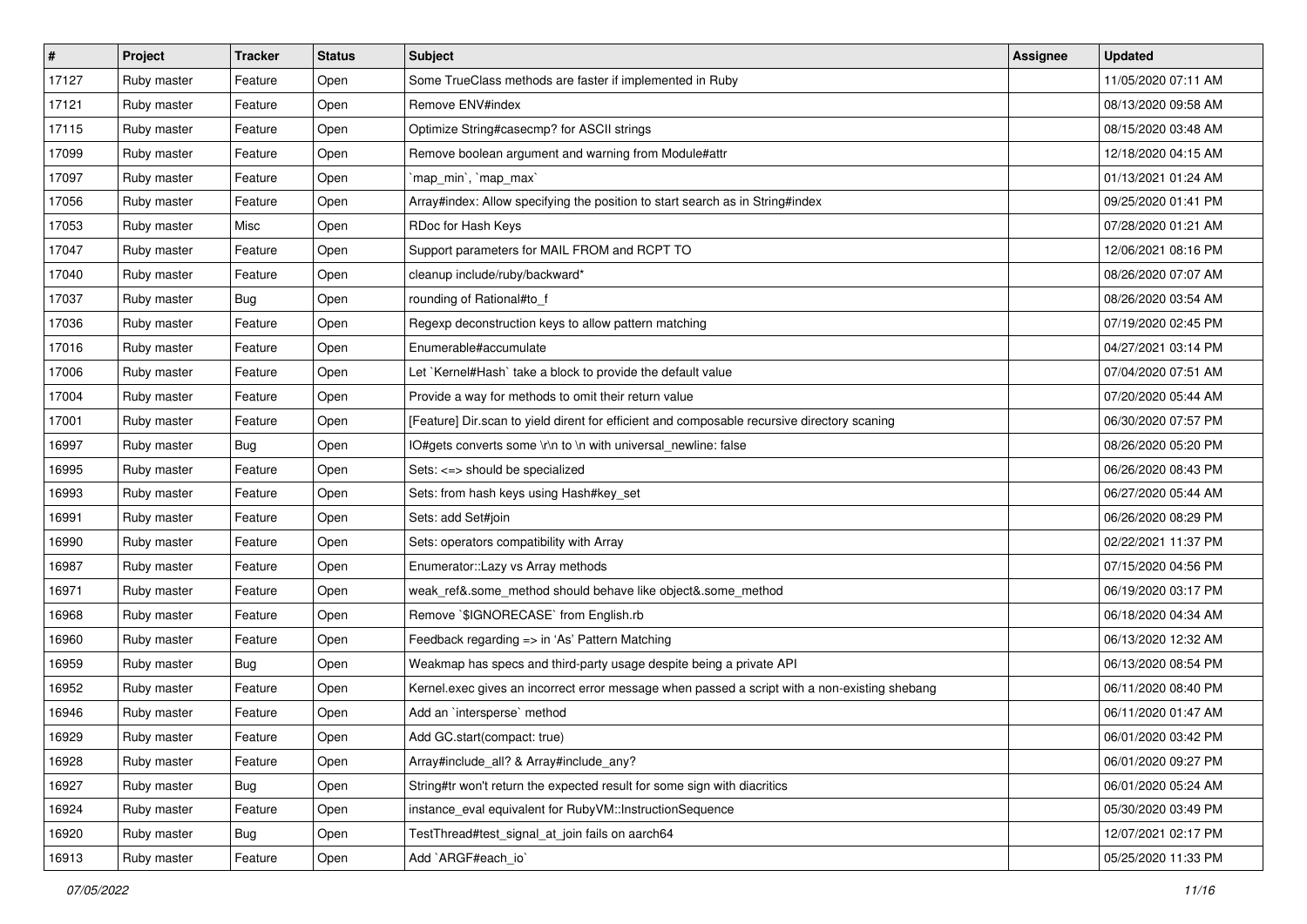| $\sharp$ | <b>Project</b> | <b>Tracker</b> | <b>Status</b> | Subject                                                                                                                        | <b>Assignee</b> | <b>Updated</b>      |
|----------|----------------|----------------|---------------|--------------------------------------------------------------------------------------------------------------------------------|-----------------|---------------------|
| 16905    | Ruby master    | <b>Bug</b>     | Open          | Ruby required to build Ruby on Haiku?                                                                                          |                 | 05/24/2020 08:08 AM |
| 16899    | Ruby master    | Feature        | Open          | Add method `Array#both_end`                                                                                                    |                 | 05/18/2020 01:44 AM |
| 16898    | Ruby master    | Feature        | Open          | Modify the syntax of -> lambda expressions in ruby3                                                                            |                 | 05/19/2020 02:02 AM |
| 16897    | Ruby master    | Feature        | Open          | General purpose memoizer in Ruby 3 with Ruby 2 performance                                                                     |                 | 06/26/2020 03:51 PM |
| 16895    | Ruby master    | Misc           | Open          | Request for cooperation: Try your applications/libraries with master branch and debug options                                  |                 | 05/15/2020 11:51 PM |
| 16838    | Ruby master    | Feature        | Open          | Enumerator::ArithmeticSequence missing allocator for #clone and #dup                                                           |                 | 05/18/2020 10:44 PM |
| 16833    | Ruby master    | Feature        | Open          | Add Enumerator#empty?                                                                                                          |                 | 05/06/2020 07:55 PM |
| 16829    | Ruby master    | <b>Bug</b>     | Open          | Exceptions raised from within an enumerated method lose part of their stacktrace                                               |                 | 05/20/2022 07:25 PM |
| 16820    | Ruby master    | <b>Bug</b>     | Open          | LEGAL is out of sync                                                                                                           |                 | 08/19/2020 11:08 AM |
| 16818    | Ruby master    | Feature        | Open          | Rename `Range#%` to `Range#/`                                                                                                  |                 | 05/07/2020 08:49 AM |
| 16817    | Ruby master    | Feature        | Open          | attr_predicate or attr_query or attr_something for ? methods                                                                   |                 | 12/23/2021 11:44 PM |
| 16816    | Ruby master    | Feature        | Open          | Prematurely terminated Enumerator should stay terminated                                                                       |                 | 04/09/2021 09:24 PM |
| 16810    | Ruby master    | <b>Bug</b>     | Open          | ruby segfaults on s390x with musl libc                                                                                         |                 | 03/05/2021 01:38 AM |
| 16803    | Ruby master    | Misc           | Open          | Discussion: those internal macros reside in public API headers                                                                 |                 | 05/14/2020 12:27 PM |
| 16795    | Ruby master    | Feature        | Open          | build ruby.exe on Windows against ruby-static.lib omitting x64-vcruntime-ruby.dll (no '--enable-shared'<br>option for Windows) |                 | 04/17/2020 01:22 PM |
| 16794    | Ruby master    | Feature        | Open          | Rightward operators                                                                                                            |                 | 09/10/2020 09:34 PM |
| 16791    | Ruby master    | Feature        | Open          | Shortcut for Process::Status.exitstatus                                                                                        |                 | 05/19/2020 03:16 AM |
| 16790    | Ruby master    | Feature        | Open          | string format and refinements                                                                                                  |                 | 04/16/2020 03:06 AM |
| 16781    | Ruby master    | Feature        | Open          | alias :fold :reduce                                                                                                            |                 | 05/16/2020 08:28 AM |
| 16773    | Ruby master    | Feature        | Open          | Reduce allocations in net/http                                                                                                 |                 | 04/10/2020 11:36 AM |
| 16761    | Ruby master    | Feature        | Open          | Add an API to move the entire heap, as to make testing GC.compact compatibility easier                                         |                 | 05/07/2020 04:03 PM |
| 16757    | Ruby master    | Feature        | Open          | Add intersection to Range                                                                                                      |                 | 01/22/2022 07:26 AM |
| 16755    | Ruby master    | Feature        | Open          | warning: `if' at the end of line without an expression                                                                         |                 | 04/03/2020 11:28 PM |
| 16752    | Ruby master    | Feature        | Open          | :private param for const_set                                                                                                   |                 | 04/03/2020 12:35 AM |
| 16750    | Ruby master    | Misc           | Open          | Change typedef of VALUE for better type checking                                                                               |                 | 04/03/2020 02:34 AM |
| 16745    | Ruby master    | Feature        | Open          | Improving Date and DateTime comparison                                                                                         |                 | 03/31/2020 10:32 PM |
| 16742    | Ruby master    | Feature        | Open          | RbConfig.windows? and RbConfig.host os                                                                                         |                 | 04/11/2020 02:00 PM |
| 16741    | Ruby master    | Feature        | Open          | Implement Shellwords.shellescape correctly for Windows                                                                         |                 | 03/29/2020 07:54 AM |
| 16739    | Ruby master    | Feature        | Open          | Allow Hash#keys and Hash#values to accept a block for filtering output                                                         |                 | 07/10/2020 04:09 PM |
| 16703    | Ruby master    | Feature        | Open          | Namespace parameter for `Module#name`                                                                                          |                 | 03/24/2020 10:08 AM |
| 16688    | Ruby master    | Feature        | Open          | Allow #to_path object as argument to system()                                                                                  |                 | 04/13/2020 05:37 PM |
| 16684    | Ruby master    | Feature        | Open          | Use the word "to" instead of "from" in backtrace                                                                               |                 | 04/10/2020 07:58 AM |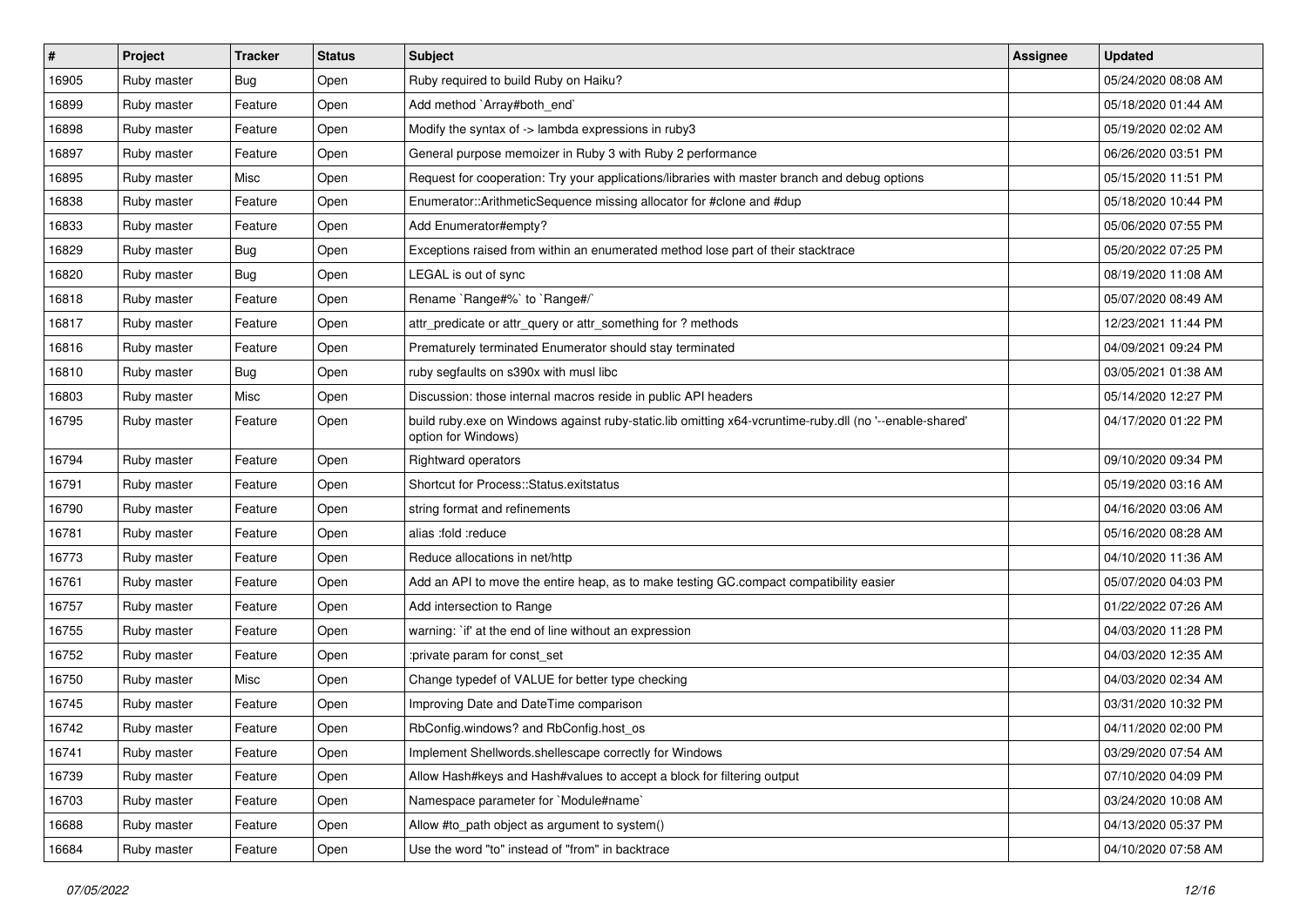| $\vert$ # | Project     | <b>Tracker</b> | <b>Status</b> | <b>Subject</b>                                                                                              | <b>Assignee</b> | <b>Updated</b>      |
|-----------|-------------|----------------|---------------|-------------------------------------------------------------------------------------------------------------|-----------------|---------------------|
| 16678     | Ruby master | Misc           | Open          | Array#values_at has unintuitive behavior when supplied a range starting with negative index                 |                 | 03/09/2020 02:06 PM |
| 16673     | Ruby master | Feature        | Open          | total timeout for Net::HTTP                                                                                 |                 | 03/07/2020 06:25 AM |
| 16671     | Ruby master | Misc           | Open          | <b>BASERUBY</b> version policy                                                                              |                 | 03/05/2020 01:11 AM |
| 16667     | Ruby master | Feature        | Open          | Allow parameters to Symbol#to_proc and Method#to_proc                                                       |                 | 03/03/2020 03:40 PM |
| 16666     | Ruby master | Feature        | Open          | 'string' - 'str' as a shortcut for 'string'.gsub('str', ")?                                                 |                 | 03/01/2020 08:38 PM |
| 16665     | Ruby master | Feature        | Open          | Add an Array#except index method                                                                            |                 | 03/15/2020 03:37 PM |
| 16659     | Ruby master | Misc           | Open          | Documentation on Regexp missing for absence pattern (?~pat)                                                 |                 | 02/27/2020 04:16 PM |
| 16657     | Ruby master | Feature        | Open          | Don't ship bundled gems as .gem files as well as in expanded form                                           |                 | 02/27/2020 06:50 AM |
| 16648     | Ruby master | Feature        | Open          | improve GC performance by 5% with builtin_prefetch                                                          |                 | 02/29/2020 06:27 PM |
| 16638     | Ruby master | Feature        | Open          | Structured Data for Syslog                                                                                  |                 | 02/17/2020 07:06 PM |
| 16637     | Ruby master | Feature        | Open          | Time#to_s and Date#to_s accept strftime format string                                                       |                 | 02/17/2020 09:46 PM |
| 16629     | Ruby master | Misc           | Open          | ruby-loco now built & saved on GitHub, both mingw & mswin builds                                            |                 | 02/12/2020 01:53 PM |
| 16621     | Ruby master | Feature        | Open          | Second block parameter of Pathname#glob to be relative path from self                                       |                 | 02/12/2020 11:27 PM |
| 16615     | Ruby master | Feature        | Open          | Group style access scope for macros                                                                         |                 | 03/09/2020 02:39 PM |
| 16601     | Ruby master | Feature        | Open          | Let `nil.to_a` and `nil.to_h` return a fixed instance                                                       |                 | 02/01/2020 10:12 AM |
| 16600     | Ruby master | Feature        | Open          | Optimized opcodes for frozen arrays and hashes literals                                                     |                 | 01/30/2020 09:51 AM |
| 16597     | Ruby master | Feature        | Open          | missing poll()                                                                                              |                 | 06/09/2022 09:14 AM |
| 16563     | Ruby master | Feature        | Open          | Let rb_mod_const_at and rb_const_list use an ID table instead for inherited VS private constant segregation |                 | 01/26/2020 04:38 PM |
| 16562     | Ruby master | Feature        | Open          | Expose rb_io_set_encoding_internal to reduce function calls on loading source files                         |                 | 01/27/2020 06:05 AM |
| 16557     | Ruby master | Feature        | Open          | Deduplicate Regexp literals                                                                                 |                 | 02/28/2020 11:44 AM |
| 16517     | Ruby master | Feature        | Open          | mkmf.rb - changes for Windows?                                                                              |                 | 01/20/2020 06:05 PM |
| 16511     | Ruby master | Feature        | Open          | Staged warnings and better compatibility for keyword arguments in 2.7.1                                     |                 | 02/25/2020 06:54 PM |
| 16507     | Ruby master | Misc           | Open          | $=$ vs include? or match?                                                                                   |                 | 01/12/2020 11:27 PM |
| 16493     | Ruby master | Bug            | Open          | TestThreadQueue#test_thr_kill is flaky on AArch64                                                           |                 | 01/09/2020 09:39 AM |
| 16489     | Ruby master | Feature        | Open          | Make rb_warn_deprecated a public API                                                                        |                 | 01/09/2020 01:22 AM |
| 16487     | Ruby master | Misc           | Open          | Potential for SIMD usage in ruby-core                                                                       |                 | 01/16/2020 05:25 AM |
| 16482     | Ruby master | Feature        | Open          | net/http should support TLS connection to proxies                                                           |                 | 01/05/2020 05:52 PM |
| 16479     | Ruby master | Feature        | Open          | Let execution context local storage be backed by an ID table                                                |                 | 01/04/2020 01:41 AM |
| 16478     | Ruby master | Feature        | Open          | Fold symbol tables for tracking basic operation method redefinition changes into a single ID table          |                 | 01/04/2020 01:42 AM |
| 16471     | Ruby master | Feature        | Open          | Two feature requests for WeakRef: get original object, callback feature                                     |                 | 01/02/2020 03:44 PM |
| 16464     | Ruby master | Misc           | Open          | Which core objects should support deconstruct/deconstruct_keys?                                             |                 | 12/30/2019 07:54 AM |
| 16460     | Ruby master | Feature        | Open          | External names for keyword parameters in method definitions                                                 |                 | 01/02/2020 02:11 AM |
| 16451     | Ruby master | Feature        | Open          | Special ternary operator for methods ending in `?`                                                          |                 | 12/26/2019 09:03 PM |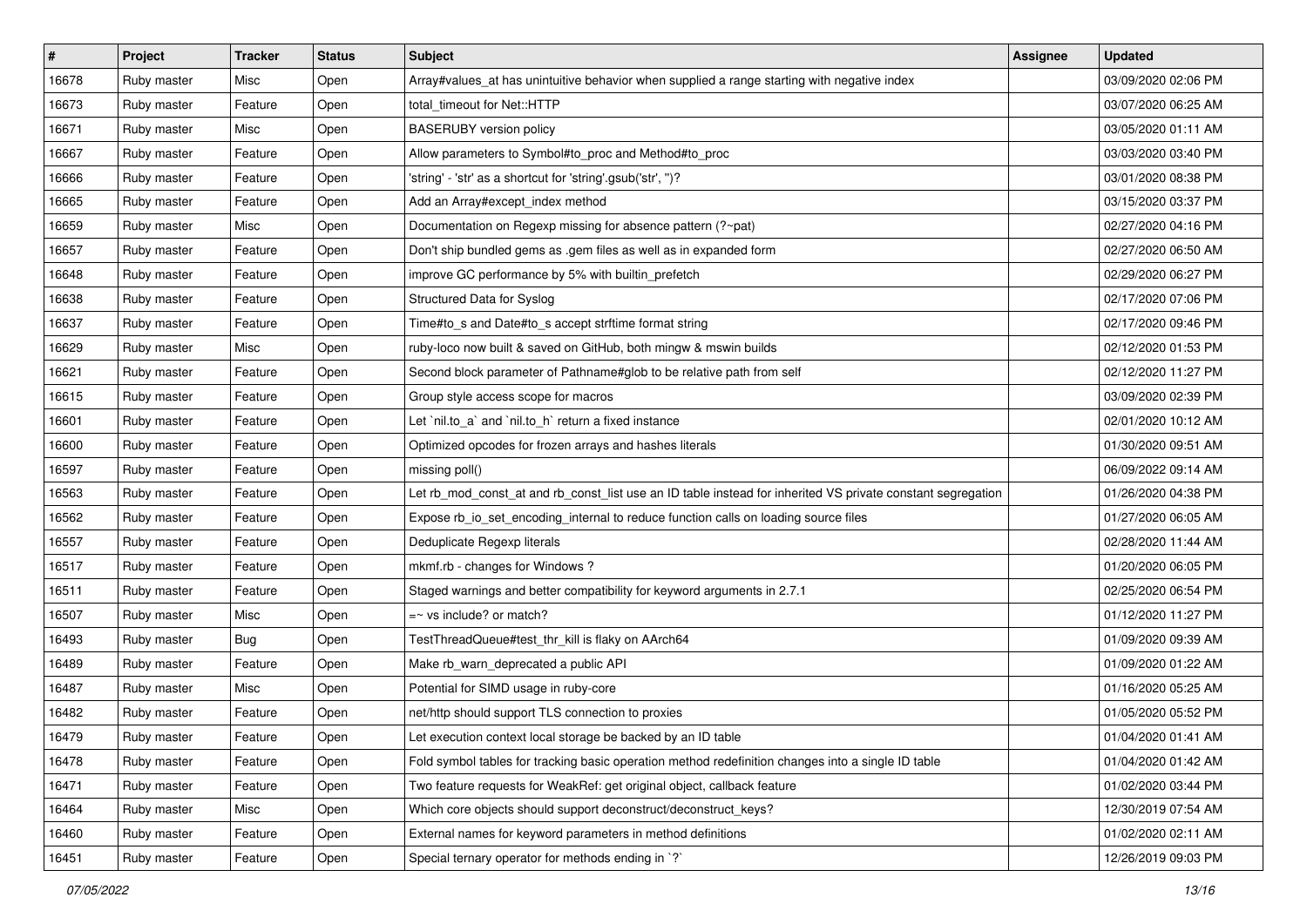| $\vert$ # | Project     | <b>Tracker</b> | <b>Status</b> | <b>Subject</b>                                                                                                 | <b>Assignee</b> | <b>Updated</b>      |
|-----------|-------------|----------------|---------------|----------------------------------------------------------------------------------------------------------------|-----------------|---------------------|
| 16436     | Ruby master | Misc           | Open          | hash missing #last method, make it not so consistent (it has #first)                                           |                 | 01/06/2021 09:47 AM |
| 16431     | Ruby master | Feature        | Open          | Optionally load did_you_mean (and RubyGems)                                                                    |                 | 12/18/2019 07:19 PM |
| 16425     | Ruby master | Feature        | Open          | Add Thread#dig                                                                                                 |                 | 12/17/2019 12:15 AM |
| 16411     | Ruby master | Feature        | Open          | Safer keyword argument extension                                                                               |                 | 12/10/2019 02:45 AM |
| 16408     | Ruby master | Misc           | Open          | Ruby docs list incorrect method signatures for PTY::getpty/PTY::spawn                                          |                 | 12/12/2019 05:12 PM |
| 16396     | Ruby master | Misc           | Open          | What is the reason for this behaviour of Find.find?                                                            |                 | 12/09/2019 02:51 PM |
| 16381     | Ruby master | Feature        | Open          | Accept resolv timeout in Net::HTTP                                                                             |                 | 11/29/2019 04:38 PM |
| 16374     | Ruby master | Feature        | Open          | Object#nullify to provide scalars with the effect similar to Enumerable#reject                                 |                 | 12/08/2019 02:30 AM |
| 16373     | Ruby master | Feature        | Open          | RDoc for some of the Kernel methods cannot be found in Kernel module                                           |                 | 05/29/2020 09:29 PM |
| 16370     | Ruby master | Feature        | Open          | Pattern matching with variable assignment (the priority of `in` operator)                                      |                 | 11/27/2019 01:55 PM |
| 16356     | Ruby master | Feature        | Open          | Method#inspect of argument forwarding                                                                          |                 | 11/21/2019 01:54 PM |
| 16352     | Ruby master | Feature        | Open          | Modify Marshal to dump objects larger than 2 GiB                                                               |                 | 06/10/2020 04:12 AM |
| 16347     | Ruby master | Feature        | Open          | InmutableObject                                                                                                |                 | 12/23/2021 11:44 PM |
| 16346     | Ruby master | Misc           | Open          | Confusing macro name: RUBY_MARK_NO_PIN_UNLESS_NULL                                                             |                 | 11/13/2019 07:39 AM |
| 16341     | Ruby master | Feature        | Open          | Proposal: Set#to_proc and Hash#to_proc                                                                         |                 | 11/12/2019 08:12 PM |
| 16336     | Ruby master | Feature        | Open          | Allow private constants to be accessed with absolute references                                                |                 | 11/14/2019 06:21 PM |
| 16296     | Ruby master | Feature        | Open          | Alternative behavior for `' in method body if `' is not in method definition                                   |                 | 11/10/2019 10:20 AM |
| 16288     | Ruby master | <b>Bug</b>     | Open          | Segmentation fault with finalizers, threads                                                                    |                 | 12/19/2019 07:46 PM |
| 16287     | Ruby master | Feature        | Open          | Proposal to add .second and .third in particular to class Array                                                |                 | 10/31/2019 01:47 PM |
| 16282     | Ruby master | Feature        | Open          | Add "call data" wrapper IMEMO object so inline cache can be updated                                            |                 | 10/29/2019 12:13 AM |
| 16276     | Ruby master | Feature        | Open          | For consideration: "private doend" / "protected doend"                                                         |                 | 11/19/2019 04:27 AM |
| 16273     | Ruby master | Feature        | Open          | Proposal: Shorthand operator for "#instance_method"                                                            |                 | 01/14/2020 12:24 PM |
| 16267     | Ruby master | Misc           | Open          | MinGW CI - add to Actions ?                                                                                    |                 | 10/21/2019 01:10 AM |
| 16265     | Ruby master | <b>Bug</b>     | Open          | Test (spec) failure using current MSYS2 tools, related to -fstack-protector and possibly<br>D_FORTIFY_SOURCE=2 |                 | 12/03/2019 03:09 PM |
| 16252     | Ruby master | Feature        | Open          | Hash#partition should return hashes                                                                            |                 | 11/18/2021 03:54 PM |
| 16249     | Ruby master | Feature        | Open          | Dir#empty? and File#empty?                                                                                     |                 | 10/19/2019 12:49 PM |
| 16246     | Ruby master | Feature        | Open          | require with an optional block that is evaluated when requiring fails                                          |                 | 10/09/2019 11:16 AM |
| 16245     | Ruby master | Feature        | Open          | Add interfaces to count and measure size all IMEMO objects                                                     |                 | 10/17/2019 09:16 PM |
| 16244     | Ruby master | Feature        | Open          | Add a Time#before? and Time#after? method                                                                      |                 | 12/15/2019 12:59 AM |
| 16241     | Ruby master | Feature        | Open          | Shorter syntax for anonymous refinements                                                                       |                 | 11/20/2020 07:22 PM |
| 16235     | Ruby master | Misc           | Open          | ENV assoc spec test does not test invalid name                                                                 |                 | 10/05/2019 10:53 PM |
| 16231     | Ruby master | Feature        | Open          | Add #location to Net::HTTPResponse                                                                             |                 | 10/06/2019 11:14 PM |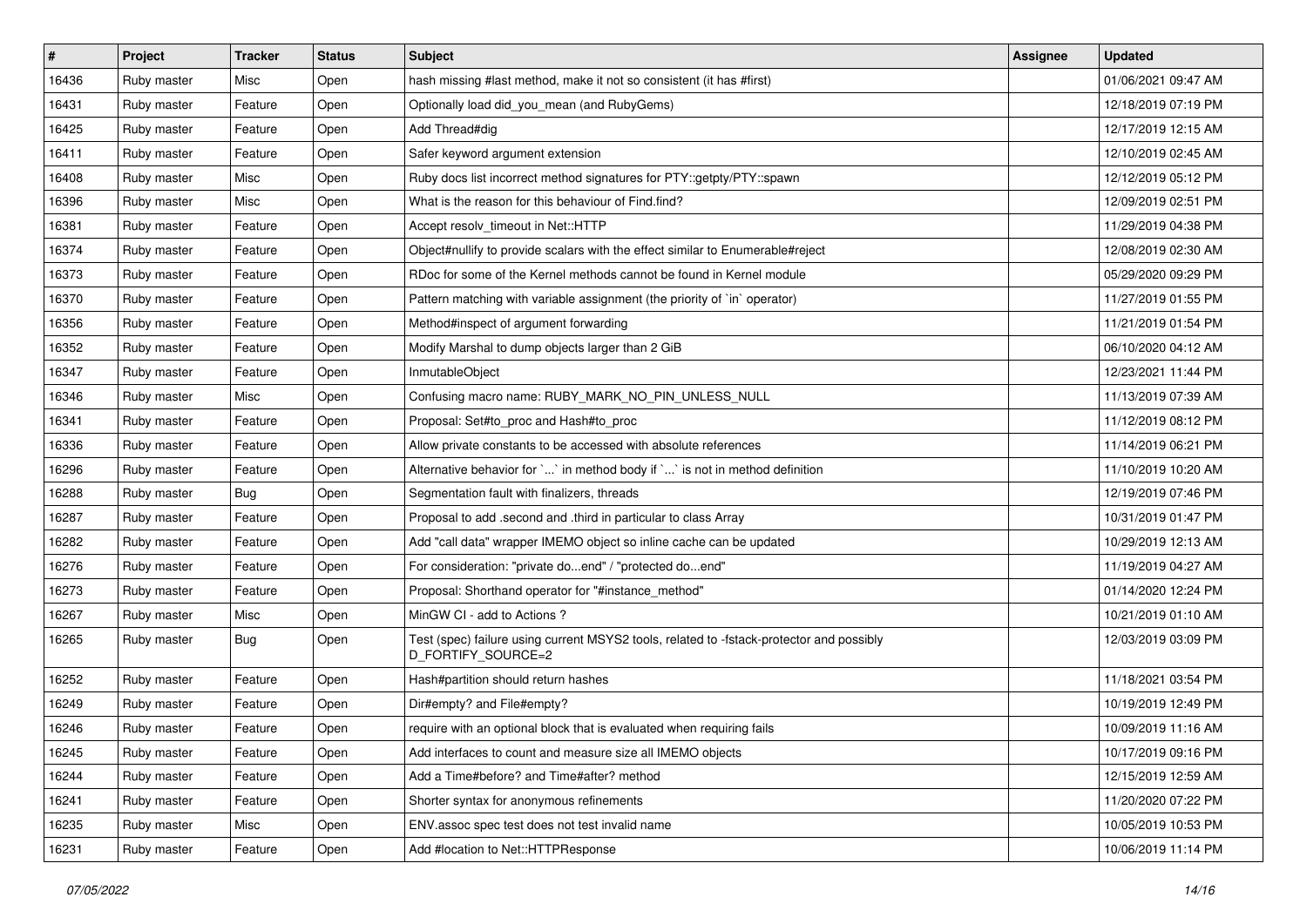| #     | Project     | <b>Tracker</b> | <b>Status</b> | <b>Subject</b>                                                                                                                                        | <b>Assignee</b> | <b>Updated</b>      |
|-------|-------------|----------------|---------------|-------------------------------------------------------------------------------------------------------------------------------------------------------|-----------------|---------------------|
| 16183 | Ruby master | Feature        | Open          | Hash#with_default                                                                                                                                     |                 | 09/27/2019 08:35 AM |
| 16160 | Ruby master | Misc           | Open          | Lazy init thread local storage                                                                                                                        |                 | 09/22/2019 01:55 AM |
| 16158 | Ruby master | <b>Bug</b>     | Open          | "st" Character Sequence In Regex Look-Behind Causes Illegal Pattern Error When Combined With POSIX<br>Bracket Expressions And Case Insensitivity Flag |                 | 09/17/2019 09:37 AM |
| 16157 | Ruby master | Misc           | Open          | What is the correct and *portable* way to do generic delegation?                                                                                      |                 | 10/15/2019 04:28 PM |
| 16153 | Ruby master | Feature        | Open          | eventually_frozen flag to gradually phase-in frozen strings                                                                                           |                 | 02/10/2020 07:39 PM |
| 16150 | Ruby master | Feature        | Open          | Add a way to request a frozen string from to_s                                                                                                        |                 | 06/03/2022 04:42 PM |
| 16147 | Ruby master | Feature        | Open          | List Comprehensions in Ruby                                                                                                                           |                 | 06/25/2020 06:23 PM |
| 16146 | Ruby master | Feature        | Open          | Array .difference allow custom comparison                                                                                                             |                 | 11/11/2019 08:34 PM |
| 16145 | Ruby master | <b>Bug</b>     | Open          | regexp match error if mixing /i, character classes, and utf8                                                                                          |                 | 09/06/2019 05:52 AM |
| 16142 | Ruby master | Feature        | Open          | Implement code_range in Proc and Method                                                                                                               |                 | 11/28/2019 07:43 AM |
| 16137 | Ruby master | Feature        | Open          | Add $==$ to UnboundMethod                                                                                                                             |                 | 09/07/2019 11:05 AM |
| 16130 | Ruby master | Misc           | Open          | [Discussion / Ideas] Finding a good name for the concept of/behind guilds - primarily the NAME                                                        |                 | 08/27/2019 04:00 PM |
| 16128 | Ruby master | Feature        | Open          | Would it be possible for ruby to warn about case/when menu options separated by a trailing, but accidental                                            |                 | 08/26/2019 09:56 AM |
| 16118 | Ruby master | Feature        | Open          | Array .difference allow custom comparison                                                                                                             |                 | 12/23/2021 11:44 PM |
| 16115 | Ruby master | Feature        | Open          | Keyword arguments from method calls or ignore extra hash keys in splat                                                                                |                 | 08/23/2019 12:53 AM |
| 16114 | Ruby master | Misc           | Open          | Naming of "beginless range"                                                                                                                           |                 | 10/08/2019 03:06 PM |
| 16113 | Ruby master | Feature        | Open          | Partial application                                                                                                                                   |                 | 03/02/2021 02:00 PM |
| 16104 | Ruby master | Feature        | Open          | Introduce merge if and merge if!                                                                                                                      |                 | 08/15/2019 06:54 AM |
| 16102 | Ruby master | Feature        | Open          | 'Symbol#call'                                                                                                                                         |                 | 09/12/2019 09:25 AM |
| 16049 | Ruby master | Feature        | Open          | optimization for frozen dynamic string literals "#{exp}" dup and +"#{exp}"                                                                            |                 | 08/14/2019 04:30 PM |
| 16039 | Ruby master | Feature        | Open          | Array#contains? to check if one array contains another array                                                                                          |                 | 12/19/2019 06:47 AM |
| 16037 | Ruby master | Feature        | Open          | Allow multiple single/double-splatted variables in `in` pattern matching and introduce non-greedy-splatted<br>variables                               |                 | 08/04/2019 04:47 AM |
| 16031 | Ruby master | Feature        | Open          | Raise ArgumentError when creating Time objects with invalid day of month, instead of rolling into next<br>month                                       |                 | 06/20/2020 04:23 AM |
| 16018 | Ruby master | Feature        | Open          | Add a way to deprecate methods                                                                                                                        |                 | 09/02/2019 06:24 AM |
| 16005 | Ruby master | Feature        | Open          | A variation of Time.iso8601 that can parse yyyy-MM-dd HH:mm:ss                                                                                        |                 | 06/16/2022 01:08 AM |
| 16001 | Ruby master | Feature        | Open          | Provide an alias to Kernel#caller_locations(1,1) and Kernel#caller(1,1)                                                                               |                 | 09/04/2019 02:31 PM |
| 15999 | Ruby master | Feature        | Open          | KeyError#inspect does not contain receiver and key                                                                                                    |                 | 07/14/2019 07:31 AM |
| 15993 | Ruby master | Bug            | Open          | 'require' doesn't work if there are Cyrillic chars in the path to Ruby dir                                                                            |                 | 07/09/2021 04:08 PM |
| 15948 | Ruby master | Feature        | Open          | ENV.update takes multiple hashes as Hash#update                                                                                                       |                 | 06/21/2019 07:35 AM |
| 15945 | Ruby master | Feature        | Open          | Option to truncate in `String#ljust`, `String#rjust`, and `String#center`                                                                             |                 | 06/20/2019 02:39 PM |